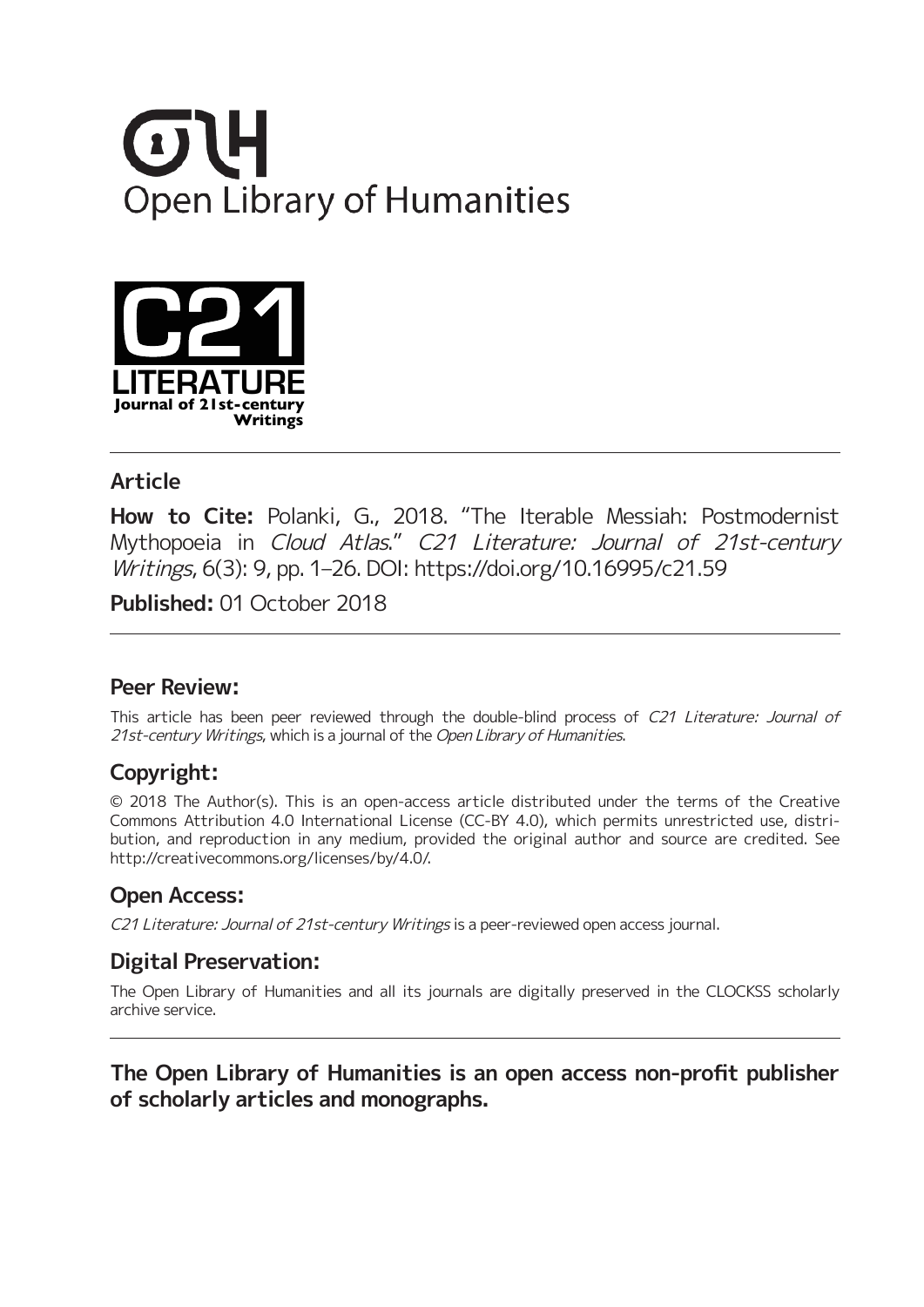

Polanki, G., 2018. "The Iterable Messiah: Postmodernist Mythopoeia in Cloud Atlas." C21 Literature: Journal of 21st-century Writings, 6(3): 7, pp. 1–26. DOI: https://doi.org/10.16995/c21.59

#### **ARTICLE**

# The Iterable Messiah: Postmodernist Mythopoeia in Cloud Atlas

Gautama Polanki Shiv Nadar University, Dadri, Uttar Pradesh, IN gautama@gmail.com

This article explores the interplay between two seemingly contrary impulses in David Mitchell's novel Cloud Atlas: the mythopoeic and the postmodernist. Specifically, the article focuses on the novel's postmodernist refiguration of the biblical myth of deliverance. Merging its biblical messianism with Nietzsche's trope of Eternal Recurrence, the novel arrives at the figure of the eternally recurrent messiah. This article argues that the novel's enigmatic leitmotif—the comet birthmark—serves as a symbol not only for Cloud Atlas's recurrent messiah, but also for its interpretation of the biblical messiah as iterable, in the poststructuralist sense. The article concludes by identifying the novel's postmodernist mythopoeia as an instance of metamodernism.

**Keywords:** Cloud Atlas; Postmodernism; Mythopoeia; Radical Typology; Messianism; Nietzsche; Eternal Recurrence; Iterability; Metamodernism

The very idea of postmodernist mythopoeia seems paradoxical. Presumably, mythical narratives presuppose an attitude of belief in their auditors, while postmodernist narratives typically go out of their way to foreground their fictionality and "demythologize" themselves. In this article, I shall demonstrate that David Mitchell's novel *Cloud Atlas* (2004) effects a reconciliation of the mythic with the postmodern through the narrative device of "radical typology." *Cloud Atlas* adopts, primarily, radical typologies of myths of deliverance—Judeo-Christian myths such as those of the Exodus and the Apocalypse—which are messianic, and which make profane historical time coterminous with the mythic. The novel skillfully merges its biblical messianism with the profane messianism of the Nietzschean Overman, where the destiny of the exemplary individual is made coincident with the destiny of humanity. A secular cosmology apposite to the profane messiah is adopted: Nietzsche's Eternal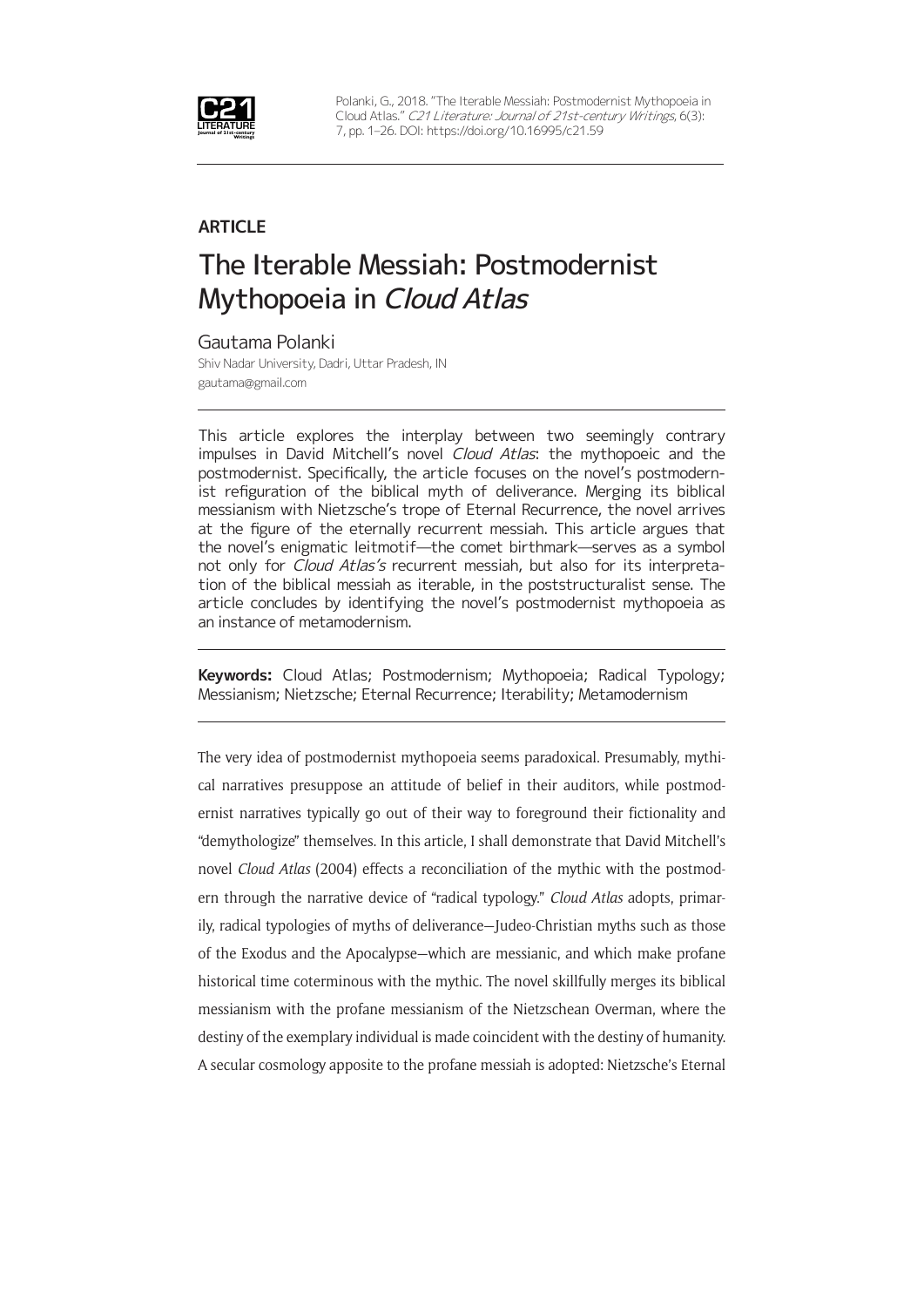Recurrence. The six stories of *Cloud Atlas* repeat, at different points in history, the eternally recurrent themes of enslavement and exploitation. Correspondingly, each of the novel's protagonists is a redeemer roused by his or her historical moment, a messiah just as recurrent as the recidivism of human history. I shall conclude by demonstrating the extraordinary semiotic richness of the "comet birthmark" that *Cloud Atlas* uses to signify its protagonists (Mitchell 2003, 85, 122, 204, 319, 373). Using Jacques Derrida's notion of "iterability" I will show that the comet birthmark serves as a meta-figure for the novel's content as well as for its form—that is to say, as a symbol of the eternally recurrent messiah as well as of the typology through which the trope of the messiah is articulated.

There are formal as well as thematic reasons to classify *Cloud Atlas* as a postmodernist novel. Common to these reasons is a structural feature identified by the literary theorist Brian McHale. According to McHale, what fundamentally distinguishes postmodernist fiction from its realist and modernist forebears is that its "dominant" is ontological (1989, 10).<sup>1</sup> Postmodernist fiction throws into question the ontological basis of the fictional world. For example, a postmodernist novel might insert fantastic elements into a historical narrative; or it may stage logical contradictions within its fictional world; or it may narrate the authorial act by which the fiction was created. The effect of these various tropes and devices, ultimately, is to unsettle the ontological stability of the fictional world. In *Cloud Atlas*, we discover that each fictional world resurfaces as a text in the subsequent fictional world. Adam's journal is discovered by Frobisher, whose letters are discovered by Luisa, whose story is read as a manuscript by Cavendish, whose film narrative is watched by Sonmi, whose holographic "Orison," finally, is watched by Zachry. Five times, the reader of the novel is implicitly told that a world she has already experienced is now being "read" as a text in the current diegetic world. Each time this occurs, the prior fictional world undergoes an

<sup>&</sup>lt;sup>1</sup> McHale derives the term from the Russian Formalists. Roman Jakobson defines the dominant as: "the focusing component of a work of art: it rules, determines, and transforms the remaining components." The dominant, in other words, serves as kind of principle that governs every aspect of the art work. The idea of the dominant can be extended from a single work of art to refer to "the art of a given epoch, viewed as a particular whole" (Jakobson 1987, 41–42). Here, McHale is using the term in the latter sense of the term, to refer to the entire genre of postmodernist fiction.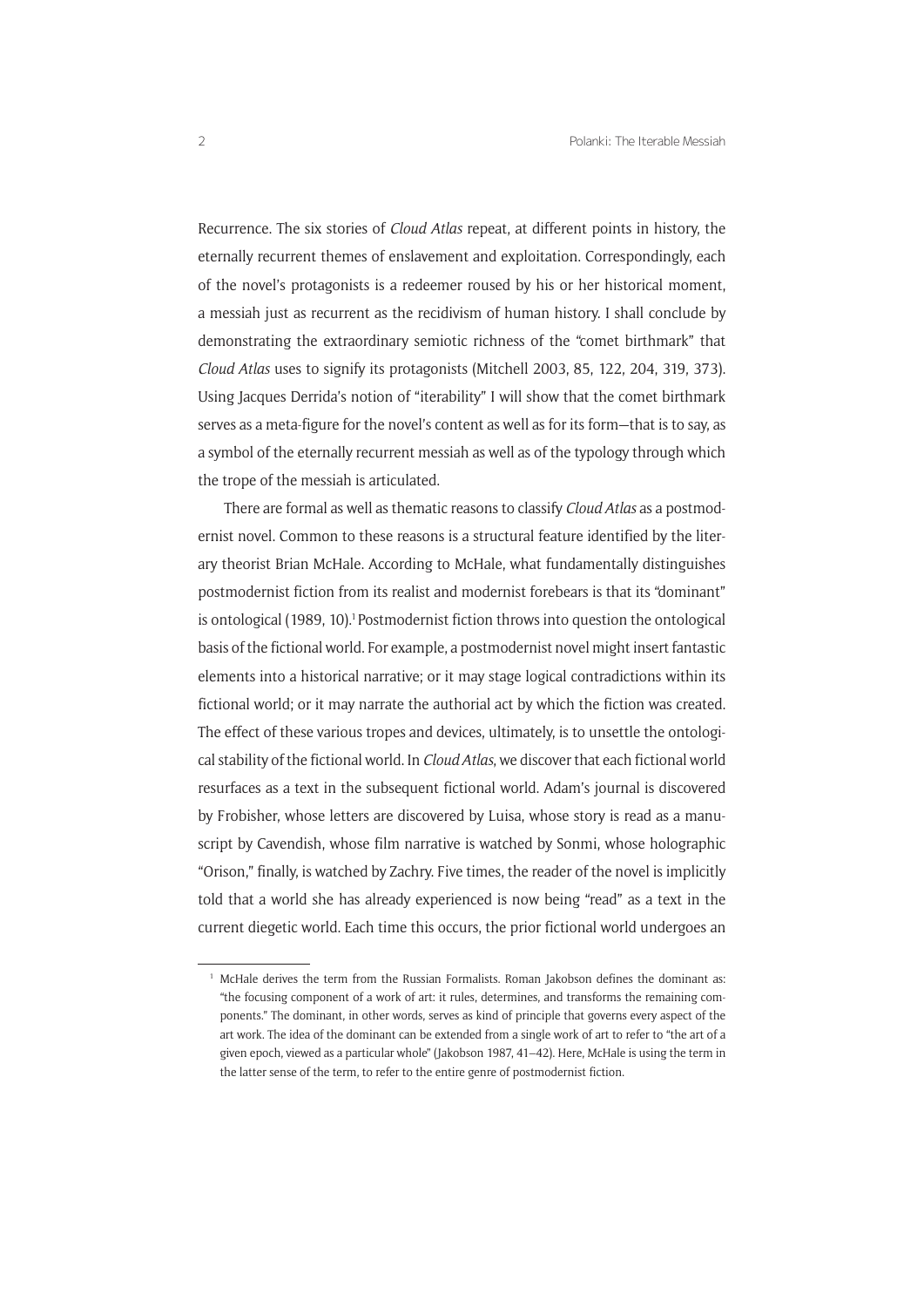ontological weakening; a world has been reduced to a text. Furthermore, the diegetic reader, by performing an act identical to that of the real-world reader, momentarily troubles the distinction between the fictional and the real.<sup>2</sup>

Multi-leveled nesting (termed "Chinese box" or "Russian doll" structuring) occurs when narrative worlds are recursively generated within narrative worlds. *Cloud Atlas*, a novel acutely conscious of its form, explicitly alludes to the "Matryoshka doll" motif at least three times (Mitchell 2003, 52, 353, 409).<sup>3</sup> As outlined earlier, the intradiegetic act of reading is nested five levels deep in *Cloud Atlas* in a Russian doll structure. Additionally, the physical layout of the novel is such that each text is enclosed within the outer shell of the previous text. Frobisher's text, for example, is enclosed within Adam's bifurcated text, and its own bifurcation, in turn, encloses Luisa's. This spatial arrangement too mimics the Russian doll structure. McHale identifies the dominant in such nested structures as ontological, since they "have the effect of interrupting and complicating the ontological 'horizon' of the fiction, multiplying its worlds, and laying bare the process of world-construction" (McHale 1989, 112).

The postmodernist manoeuver of laying bare the mechanisms of world-construction, known as "metafiction," is defined by the theorist Patricia Waugh as "fictional writing which self-consciously and systematically draws attention to its status as an artifact in order to pose questions about the relationship between fiction and reality" (Waugh 1984, 2). *Cloud Atlas* abounds in instances of metafiction, especially in its fourth narrative. As the story of a publisher, this section aptly lays bare the circumstances of fictional production. Cavendish keeps his reader informed even as he titles his own story: "The Ghastly Ordeal of Timothy Cavendish, if you will. Now *that* is a snappy title." Next, the author tells his reader about the literary preferences that will inform his narrative: "As an experienced editor I disapprove of backflashes, foreshadowings and tricksy devices, they belong in the 1980s with MAs in Postmodernism

<sup>2</sup> See Hopf 2011 for a detailed analysis of how the diegetic readers of *Cloud Atlas* mirror the real-world reader's experience of the text. Hopf contends that devices such as these can be transformative for the literary subject: on the one hand they encourage her to "imagine the self as a discursive construction"; and on the other, they invest her with a privileged sense of "interpretive agency" (Hopf 2011, 111).

<sup>3</sup> Officially, *Cloud Atlas's* year of publication is 2004. However, the Indian Sceptre edition used for this article has a publication date of 2003.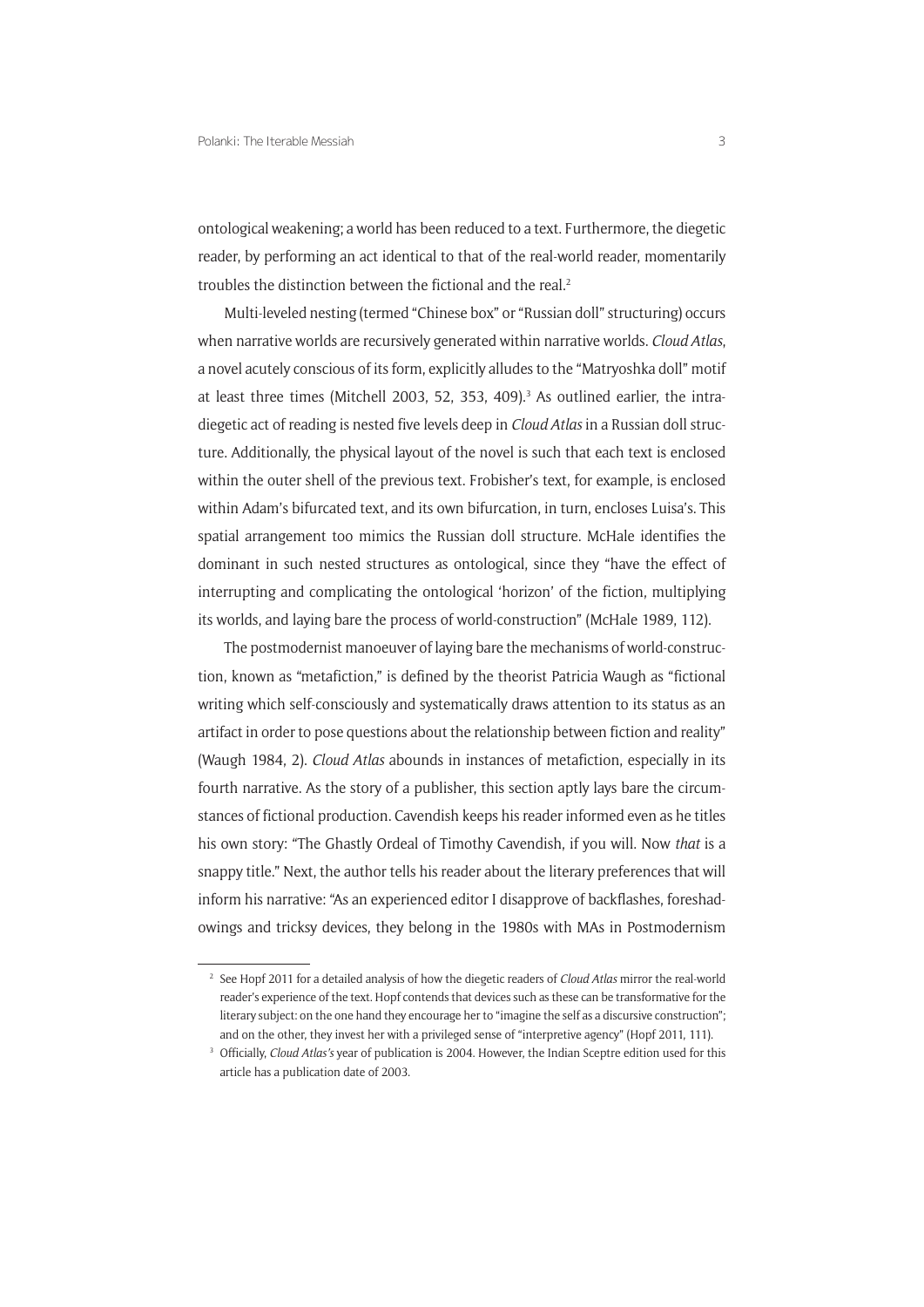and Chaos Theory" (Mitchell 2003, 149, 152). The irony of Cavendish's disdain for postmodernist devices is not lost on the reader. In fact, the irony runs quite deep in this case. As it happens, the author of *Cloud Atlas* was himself once enrolled for "an M.A. in the postmodern novel" (Mitchell 2010).

Robert Frobisher's composition, the *Cloud Atlas Sextet*, most vividly exemplifies the novel's metafictional self-reflexivity. When Luisa Rey hears Frobisher's music within the novel (Mitchell 2003, 425), she, in fact, experiences the structure of the larger novel of which her story is a part. The sextet thus presents a case of *mise-enabyme*, a nested representation that "*reproduces* or *duplicates* the primary representation as a whole" (McHale 1989, 124). McHale identifies the *mise-en-abyme* as "one of the most potent devices in the postmodernist repertoire for foregrounding the ontological dimension of recursive structures". By experiencing Frobisher's music, which contains her own story, which, in turn, contains Frobisher's music, Luisa enters an infinitely deep recursive structure: an impossible ontology. Aptly, this infinite ontology is launched by the playing of a gramophone record. Frobisher, as we shall see, uses the metaphor of the gramophone record to talk about yet another infinite ontology: Nietzsche's Eternal Recurrence.

Ontological issues are foregrounded not only in the novel's form, but also in its content. Several of *Cloud Atlas's* characters display a preoccupation with the theme of "world-construction." We encounter, through their voices, either a reflection on the contingencies that have shaped past civilizations, or a meditation on the task of bringing into being a better future world. In the sixth narrative, Meronym tells Zachry how the earlier civilizations brought about their own extinction through their various abuses of technology. She identifies "human hunger" as the cause of both the creation and the destruction of civilizations (Mitchell 2003, 286). In Luisa Rey's story, Isaac Sachs contemplates the nature of time and history, and observes that the future exists for us solely as a "virtual future," a discursive construction that nevertheless has the power to influence the actual future "as in a self-fulfilling prophecy" (Mitchell 2003, 409). In Frobisher's narrative, we encounter the idea that world-making is similar to music-making: "Boundaries between noise and sound are conventions, I see now. All boundaries are conventions, national ones too. One may transcend any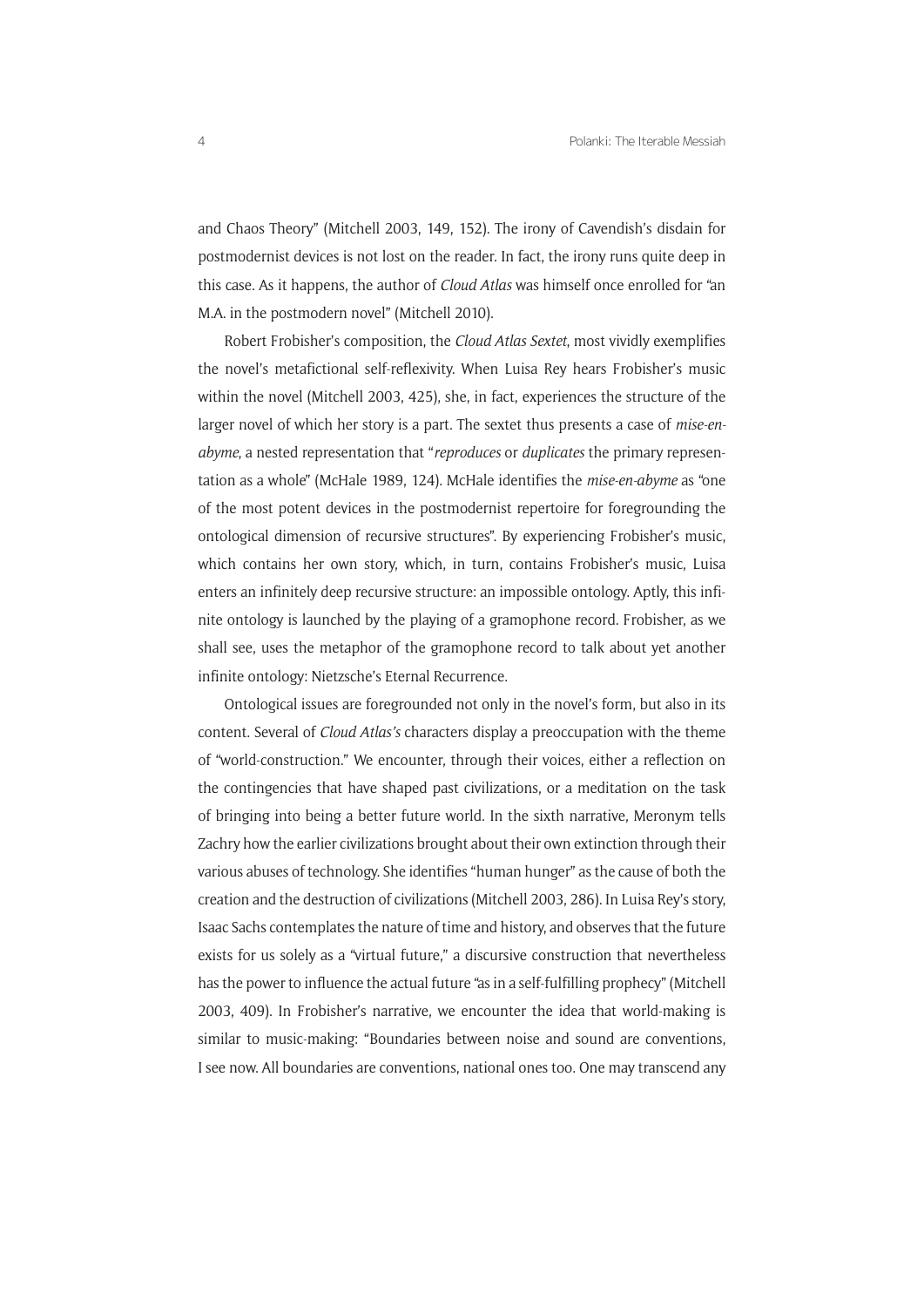convention, if only one can first conceive of doing so" (Mitchell 2003, 479). The novel concludes with Adam's impassioned remarks on the difficulty of bringing into being a more livable world: "I am not deceived. [This] is the hardest of worlds to make real" (Mitchell 2003, 528). In sum, we find at the level of form as well as theme, a frenetic preoccupation with ontological issues in *Cloud Atlas*. Taking this idea further, I shall presently explore how the novel's visionary project of world-making is articulated in a mythopoeic, or "myth-making" idiom.

In his *Myth of the Eternal Return* (1974), Mircea Eliade surveys the mythical conceptions of diverse "archaic" cultures and shows how, in Judeo-Christian culture, a "messianic conception" of history first emerged. Eliade observes that "archaic" consciousness makes an implicit distinction between "mythical time" and "profane time." "Essential" activities such as fishing, hunting, agriculture, construction, marriage, and war, are performed strictly in accordance with a primordial prototype, and to that extent, the time of these activities is mythical. The time that intervenes between these essential activities, on the other hand, is profane, for in it the original events of creation are not being rehearsed. Eliade correlates this mythical mentality with "the inability of collective memory to retain historical events and individuals except insofar as it transforms them into archetypes—that is, insofar as it annuls all their historical and personal peculiarities" (Eliade 1974, 46). The reason for such a mode of consciousness, he suggests, is the human anxiety towards finding meaning in suffering and catastrophe. The experience of an unprecedented evil, an "unusual event," is intolerable precisely because it does not derive from any archetype. When suffering is outside the framework of mythical causality, when it cannot be traced to, say, a "religious fault" or to an enemy's sorcery, it becomes *absurd* and morally intolerable (Eliade 1974, 98). Archaic culture's defense against the absurd, unusual event is to simply ignore it; to refuse to record it. Such strategic remembering fosters an experience of reality as unchanging, and of time as cyclical and reversible. Paradigmatic of such thinking is the myth of the eternal return, exemplified in the numerous lunar myths of the world (Eliade 1974, 86). The monthly regeneration of the moon mythically articulates the regeneration of time, and in so doing, expresses the cyclical modality of archaic consciousness.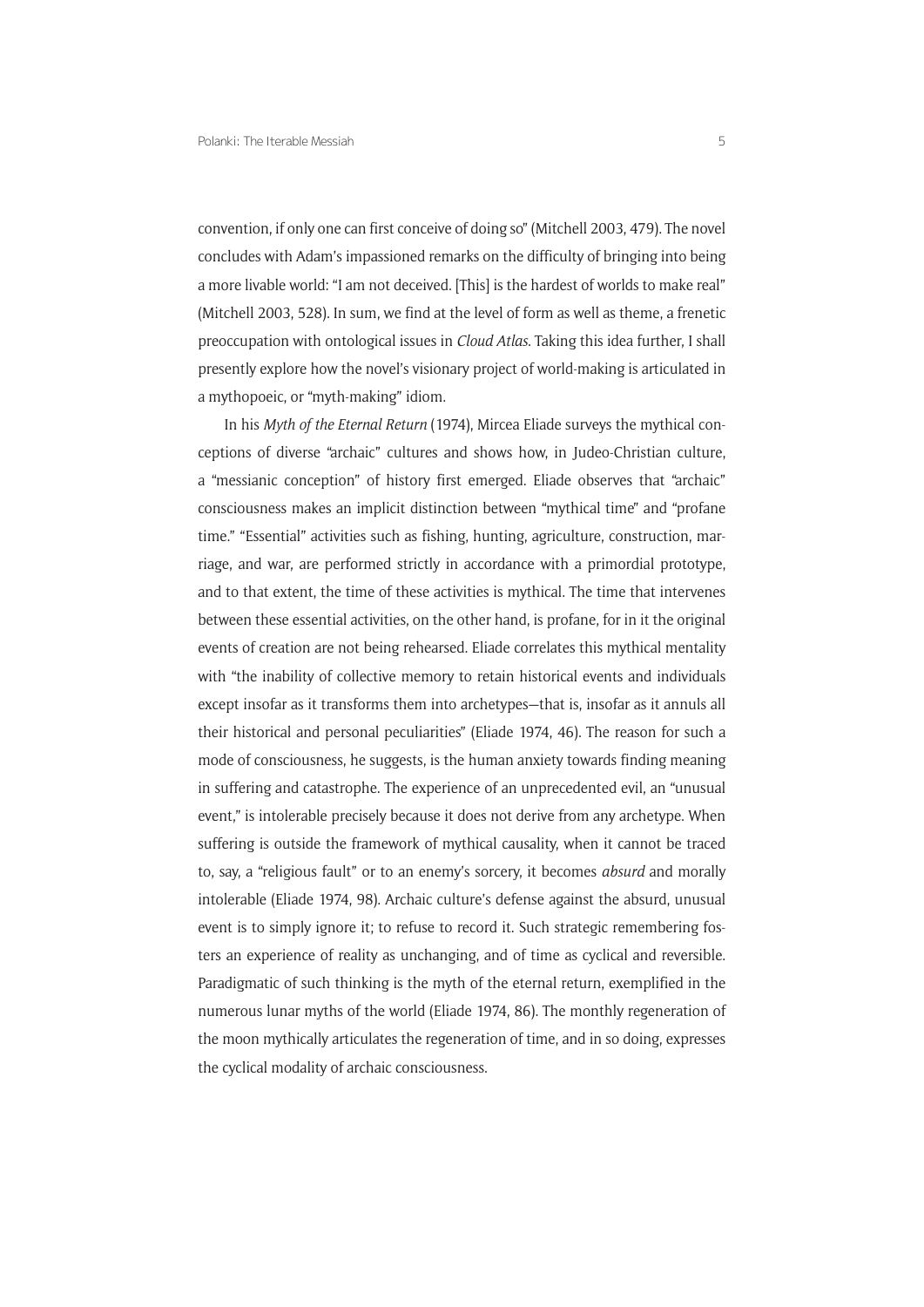Mythical consciousness changed when, in Judaism (and later, in Christianity as well), human history was assimilated into religious time. God intervenes and reveals himself *in* history: "Moses receives the Law at a certain place and at a certain date" (Eliade 1974, 104–05). Time now becomes linear and irreversible. The admission of history into religious time implies that the traumatic unusual event can no longer be ignored; on the contrary, it must be seen as necessary, even affirmed, as God's will. This radical revaluation of suffering brings *faith* to the fore of religious experience. Eliade sees the story of Abraham's sacrifice as paradigmatic of this development (Eliade 1974, 108–09). God's injunction to Abraham to sacrifice his son Isaac (Gen. 22. King James Version) is an "unusual" action set in history, and therefore, potentially absurd. Lacking the reassurance of mythical precedent, the sacrifice can acquire meaning only as an expression of faith in God's will. Thus, when the meaning of an action is derived not from a sacred past but from a sacred future (the day of Judgment), the performance of that action hinges critically on faith. Always directed towards the future, Judeo-Christian culture paves the way to a "messianic conception" of history.

There are, then, two inflection points in Judeo-Christian time: the first, marked by the myth of the Fall, when Adam's and Eve's disobedience to God led to the fall of the human race into profane time; the second, marked by the myth of the apocalypse, when the messiah-to-come will "abolish history" and reinstate the sacred time of God. *Cloud Atlas* is particularly alive to these two biblical myths. In what follows, I shall first discuss Laurence Coupe's notion of "radical typology" and show that it is the paradigmatic mode of *Cloud Atlas's* mythopoeia. This will be followed by a demonstration of the novel's use of the Nietzschean trope of Eternal Recurrence to recast its biblical messianism in exclusively profane time.

Coupe proposes a mythographical framework that could clarify for us the peculiar modality of *Cloud Atlas's* mythopoeia. He begins by regarding mythography (reading myth) and mythopoeia (making myth), as complementary activities, for, "they both involve mythic reading" (Coupe 2009, 84). Now, the creative force inherent in "mythic reading" is classified within biblical hermeneutics into "allegory" and "typology." In the mode of allegory, myth is subservient to concept; that is, the order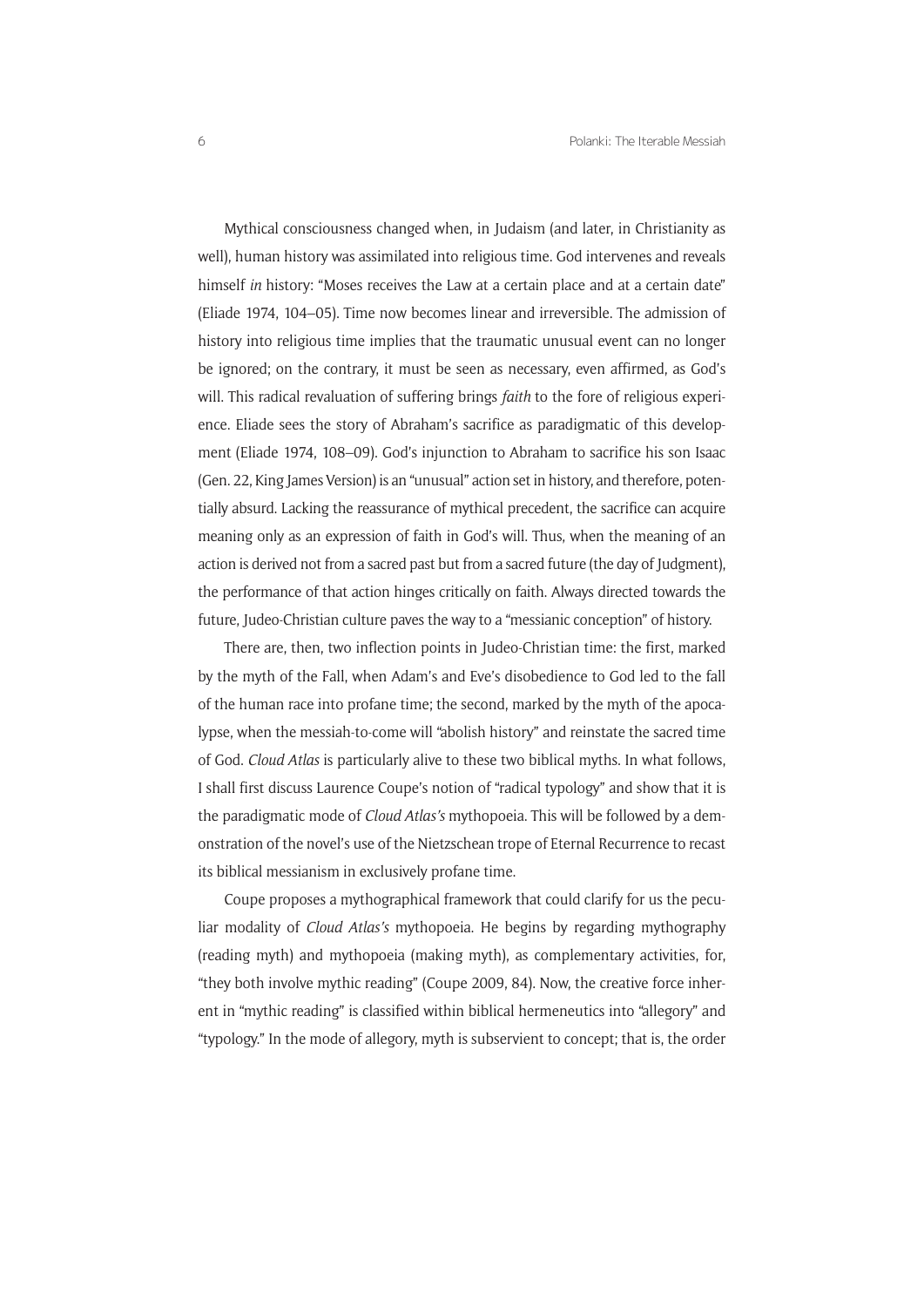of words (*mythos*) is subordinated to the Word (*logos*). Allegory, strictly speaking, is a mode of demythologization. Plato's Cave Allegory,<sup>4</sup> for example, is a mythical narrative that must not be taken literally; it points beyond itself, only to illuminate the grandeur of the world of forms. The myth itself is a mere instrument that must yield to higher truths. If in allegory the imaginative force of a myth is negated, in typology it is extended. In typology, the "types," or elements of an older myth are recast in a new myth as "anti-types." The semantic economy of typology is synergistic; type and anti-type enrich each other's significance: "The type is the prefigurement; the antitype is the fulfilment" (Coupe 2009, 99). Typology can either be "orthodox" or "radical," depending on whether the mythic reading is closed, or if it admits the incursions of profane time. Examples of orthodox typology include St. Paul's reading of Jesus as the second Adam (Rom. 5.14, 1 Cor. 15.22), and the refiguration in the Revelation of the garden of Eden as the garden-city of Jerusalem (Coupe 2009, 98, 103).

Coupe labels the typology "radical" when the mythopoeic extension "involves a shift of emphasis from the sacred to the profane" (Coupe 2009, 105). The twelfthcentury abbot, Joachim of Fiore, refigured Christian time into three ages—that of the Father, the Son, and the Holy Ghost. This is an example of radical typology. Here, the essential message of the Revelation is virtually repudiated in its reinterpretation: the event of Christ's second coming is replaced by the gentle and contemplative age of the Holy Ghost, when men and women will possess a new "Spiritual Intelligence" (Coupe 2009, 103–04).

<sup>4</sup> The allegory of the cave is used in Plato's *Republic* to illustrate the difference between those who are philosophically trained, and those who are not. The untutored are akin to people who spend their whole lives in the darkness of a cave, with nothing to occupy them but the play of shadows on the cave wall. The cave dwellers mistake the shadows for real objects and erroneously believe that their understanding of the shadows constitutes genuine knowledge. The tutored one—the philosopher—is one who has come out of the cave and can see real objects in the full clarity of daylight. In this allegory, the philosopher alone has a true grasp of real forms and therefore has true knowledge. In Plato's metaphysics, such true forms, in fact, exist in a perfect world different from ours. However, unless we are philosophically trained to perceive the perfect world of forms, we remain as ignorant as the cave dwellers in his tale. See Plato 2012, 239–44.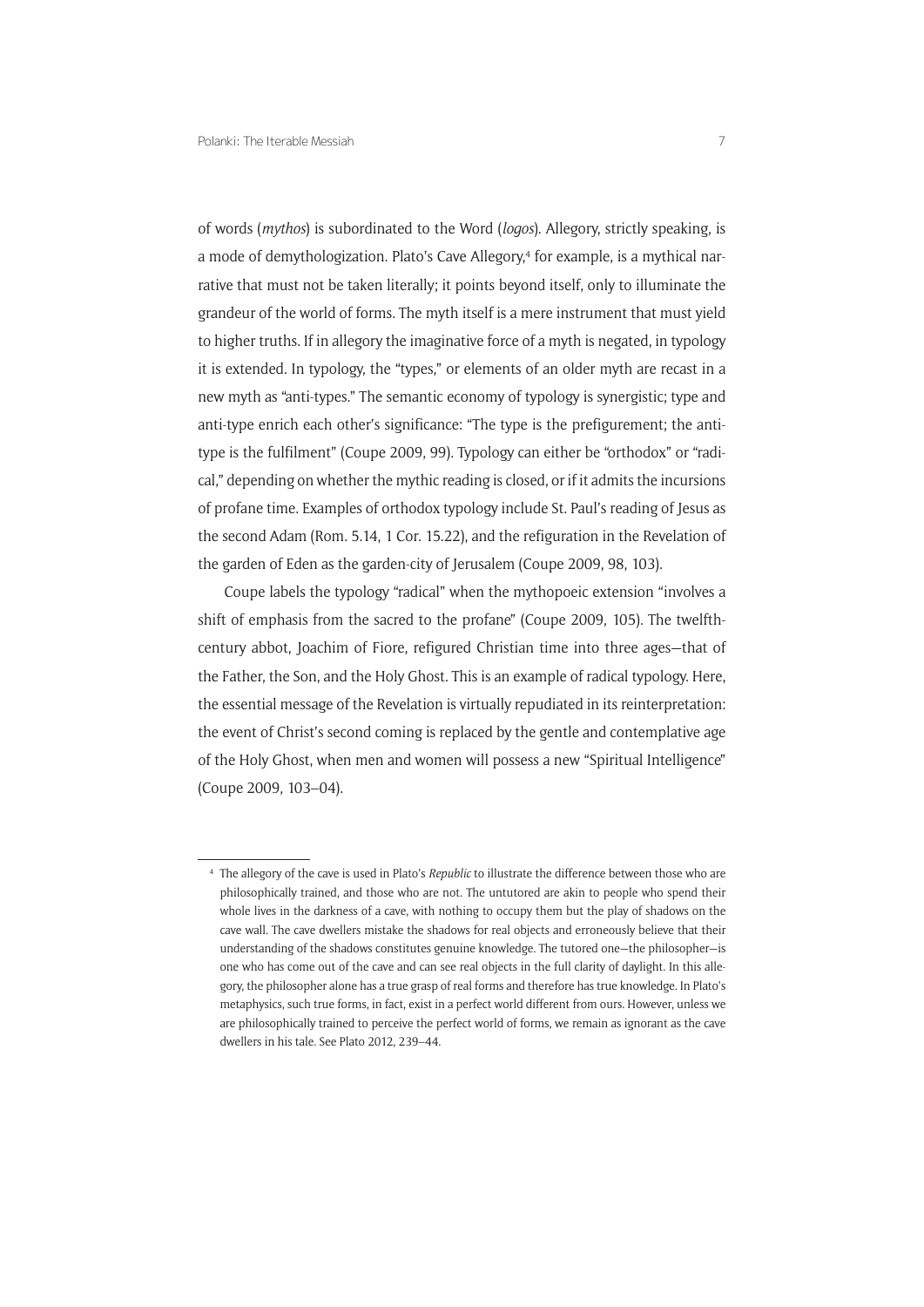As noted earlier, each of *Cloud Atlas's* narratives is generated by a character that happens to have "read" the earlier character's narrative. In effect, every narrative of *Cloud Atlas* can trace a lineal descent from the first. Adam Ewing, fictional author of the novel's first fictional world is much more than a protagonist; he is the progenitor of the novel's fictional universe. It is therefore hardly coincidental that the sound of his name should recall the first man and woman of Christian mythology. The novel loosely follows, as we shall see, a radical typology of the Bible.

Northrop Frye notes that the power of the Bible lies in its central myth, that of the Exodus, which he terms "a myth of deliverance." The myth of the Exodus, in which Moses leads the Israelites out of their slavery in Egypt, captivates through the archetype of liberation:

when any group of people feels as strongly about anything as slaves feel about slavery, history as such is dust and ashes: only myth, with its suggestion of an action that can contain the destinies of those who are contemplating it, can provide any hope or support at all […] myth *redeems* history: assigns it to its real place in the human panorama. (Frye 1982, 50)

The central myth of *Cloud Atlas*, like that of the Bible, is the myth of deliverance. Adam, Cavendish, Sonmi, and Meronym are all liberators in stories of oppression and enslavement. Adam rescues Autua, the enslaved Moriori; Cavendish leads the inmates of Aurora House to freedom; Sonmi is martyred in her attempt to liberate the fabricants; and Meronym saves Zachry's tribe from extinction. Of these, Cavendish and Sonmi stand out as anti-types of key biblical figures.

Timothy Cavendish, a vanity-publisher, is an unlikely modern-day Moses who leads the oppressed inmates of a retirement home to freedom. Cavendish suggests his biblical archetype only in ripeness of age and in his tendency to invoke biblical Egypt in casual conversation (Mitchell 2003, 160, 162). Yet, this is precisely the point; Mitchell's typology in this story is not unlike Joyce's typology in *Ulysses* (1922); it is ironic. Irony, in Frye's "Theory of Modes," is the genre closest to myth: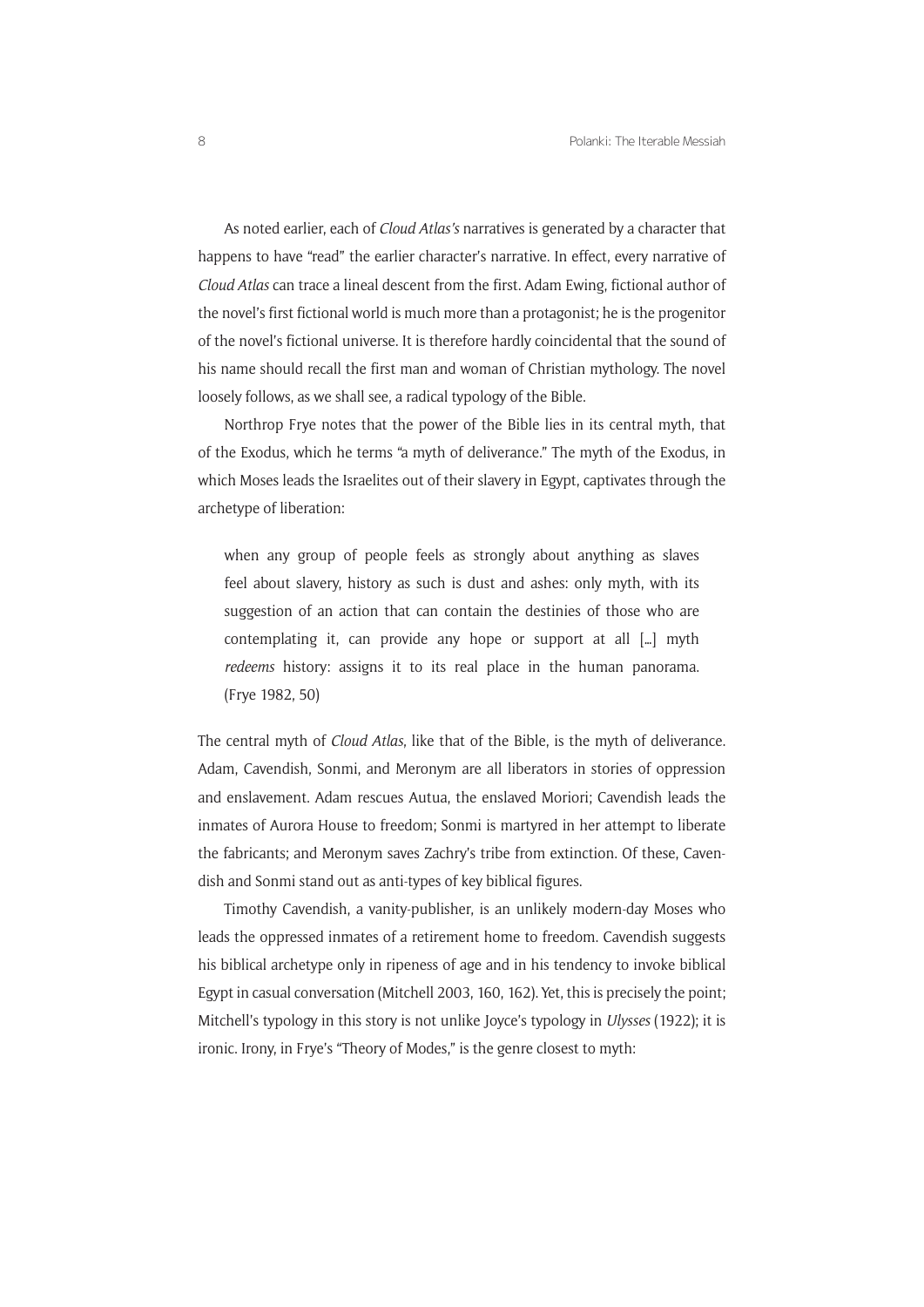Irony descends from the low mimetic: it begins in realism and dispassionate observation. But as it does so, it moves steadily towards myth, and dim outlines of sacrificial rituals and dying gods begin to reappear in it. (Frye 1957, 42)

The sacrificial ritual staged in ironic comedy is that of the *pharmakos*, or the scapegoat<sup>5</sup> (Frye 1957, 41). At one level, Cavendish's story is a straightforward picaresque; the protagonist of the story, like Frye's *picaro*, is "clever, likeable, unprincipled" (Frye 1957, 45). Yet, appearances are meant to deceive. Cavendish's cheerful, amoral frivolity serves as a counterpoint to the story's grim theme of youth's insouciance towards the aged. The sixty-five-year-old Cavendish is initially reluctant to identify with the community of the aged at Aurora House. So he adopts a comic tone, ridiculing the difficulties faced by those he terms "the undead." But the plot itself, as it unravels, belies the flippancy of its narrator. The very first incident that Cavendish narrates is of his being violently attacked on the street by three rowdy teenage girls. Cavendish then puzzles over why he began his narration with such a tangential digression (Mitchell 2003, 147–48). Thus, early on, the reader is alerted to a strain of psychological denial that will inform the narrative, and through the device of the unreliable narrator, the protocol of irony is established. By the time the story ends, both reader and narrator identify with the inmates of Aurora House. Nurse Noakes and her cohorts emerge as the *pharmakoi*, and there is exultation when the *pharmakoi* get their just deserts. The moral normativity inherent in the ironic mode must be handled, as Frye points out, with the lightest touch, for the theme of "social revenge" against the *pharmakos* can easily reverse the sympathies of the reader (Frye 1957, 45). The gossipy familiarity of Cavendish's tone, with its peculiar quality of turning the pathetic into the bathetic, manages to achieve the requisite degree of lightness. That the myth of deliverance should be able to withstand the deflationary bathos of postmodernist

<sup>&</sup>lt;sup>5</sup> The reference here is to the ancient ritual of slaying a human or animal (often, a goat) upon whom the sins of the community have been ceremonially transferred. See, for example, Lev. 16 in the Bible, and Frazer 2009, 557–676.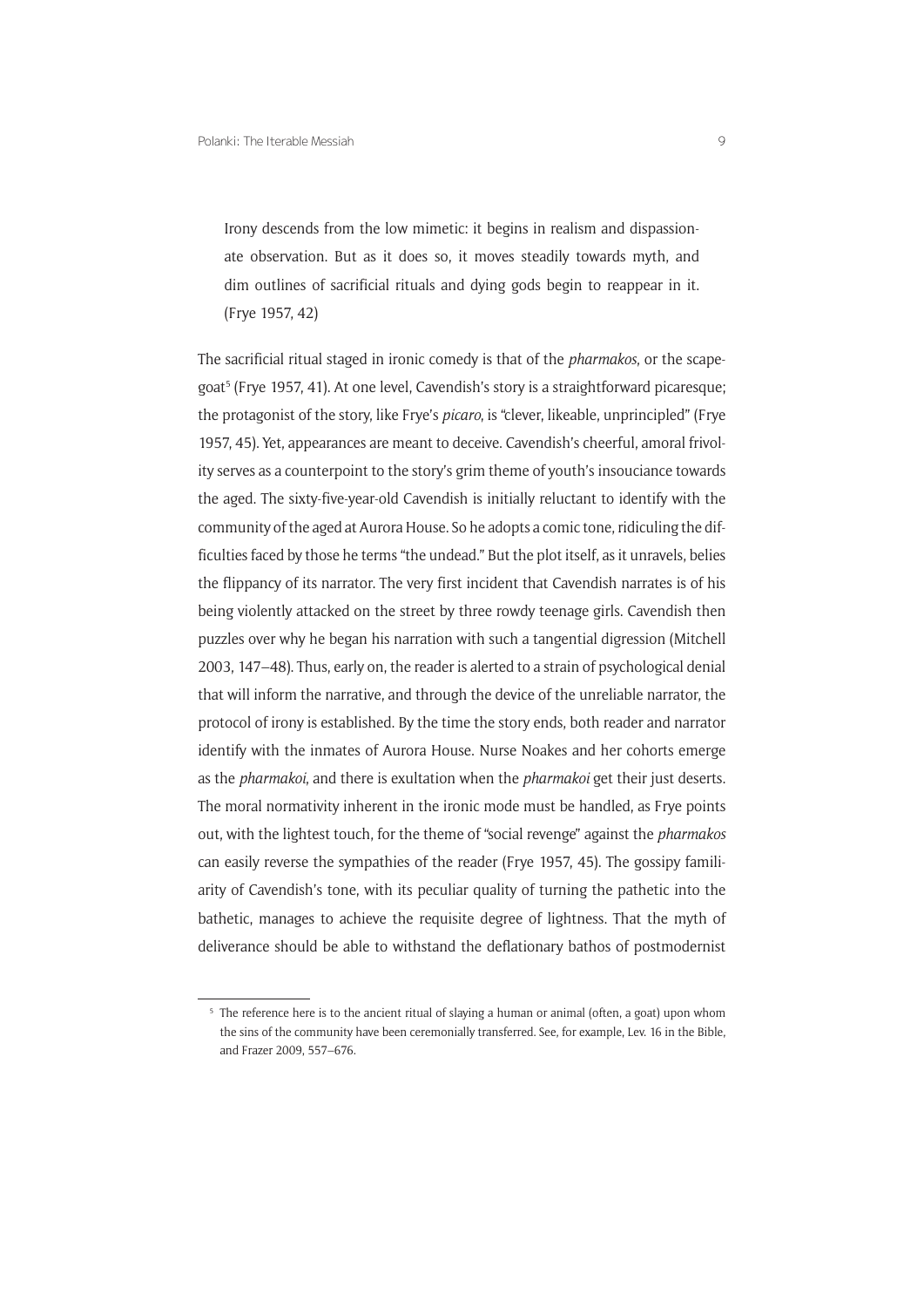irony is proof not only of the author's ingenuity, but also of the myth's resilience. The existential power of this myth is owed to a particular emplotment: where a narrative begins with captivity and oppression; promises a flight to freedom; progresses through the thrill of the escape and the outwitting of the pursuer; and ends, most importantly, with the catharsis of liberation.

*Cloud Atlas*'s last story—Zachry's—is an oral narrative set in a post-apocalyptic epoch, when scattered survivors of the human race, crawling back from the brink of extinction, rehearse the bloody skirmishes of prehistory. The tribes that live on the Hawaiian Islands have been among the lucky few that survived, and they now constitute the vanguard of hope for the species. The catastrophic event, whose exact nature has been forgotten, has been figured in the Island mythologies as "the Fall." The tribes of the Hawaiian Islands are aware that their own ancestors came from a lost world. Fleeing the ravages of the catastrophe, the first generation of Valleysmen arrived on Big Island in a "Flotilla." Big Island's creation myth, it appears, follows the pattern of flood-myths in general, and of Noah's flight from catastrophe in particular. Mythology subsumes not only collective memory, but also the physical memorabilia of past civilizations. On the summit of Mauna Kea, for example, is a cluster of radio telescopes trained on the skies, long after the civilization that used them has perished. With the human propensity to give stories to objects, such historical detritus is quickly assimilated into the prevailing mythology. The observatories are interpreted as temples inhabited by Old Georgie, an evil spirit that preys on the souls of Valleysmen. The memory of the "historical" Sonmi—the fabricant server of the previous story—has been all but erased. Her name, however, has survived. Zachry's tribe of Valleysmen worship a goddess named Sonmi, of whom Zachry says, "Most times we cudn't see her, times was she was seen, an old crone with a stick, tho' I sumtimes seen her as a shimm'rin' girl" (Mitchell 2003, 255). It would seem that Sonmi is a variation on the Hawaiian goddess Pele, the fierce young goddess of fire who sometimes takes the form of an old woman (Westervelt 1916, 37, 42). When Meronym enters Zachry's world, she brings with her the "Orison" that contains the historical Sonmi's testimony. On being quizzed by Zachry about the "shimm'rin' girl" projected by the Orison, Meronym identifies her as "*Sonmi the freakbirthed human what your ancestors*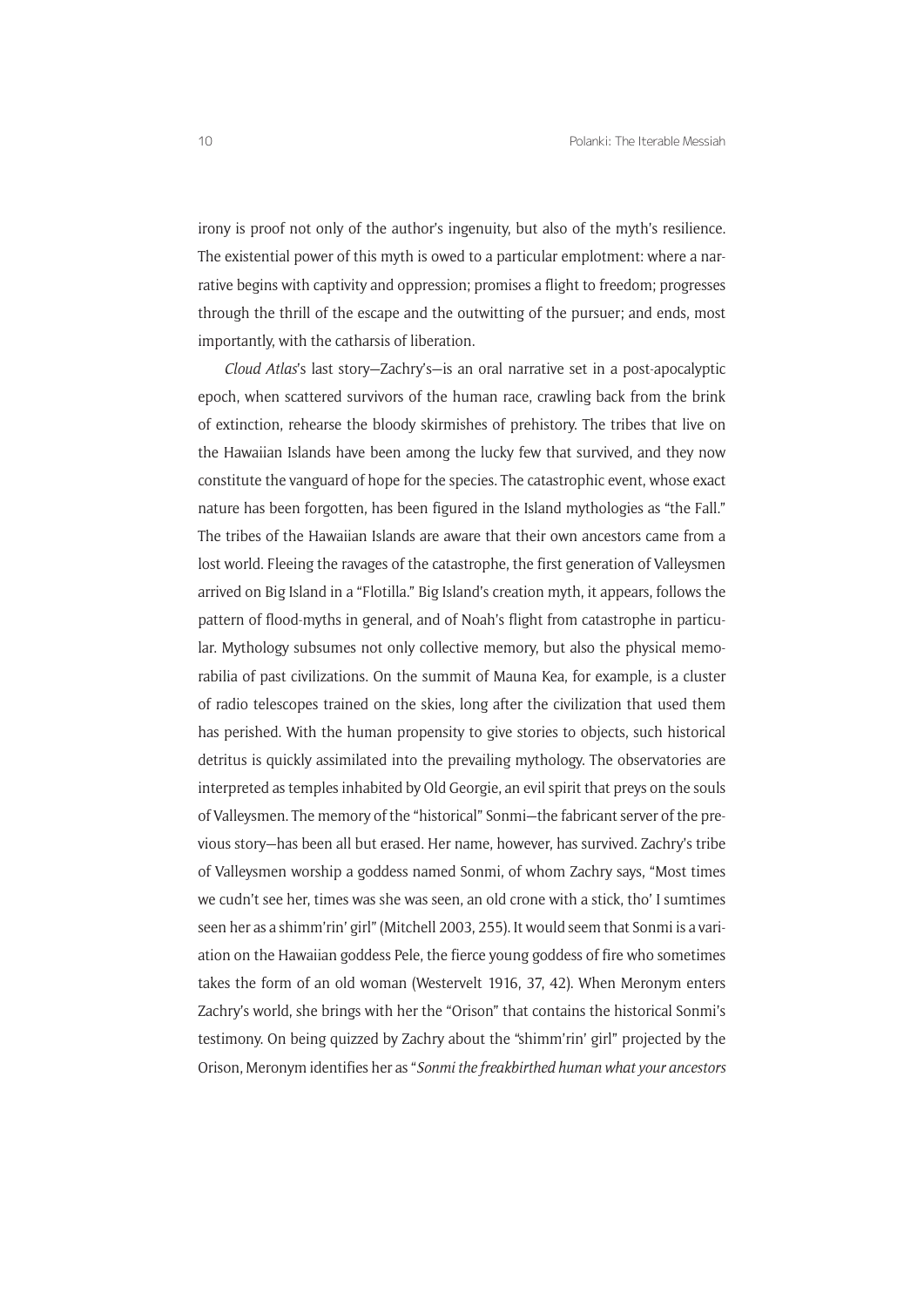*b'liefed was your god*," adding: "*A short'n'judased life Sonmi had, an' only after she'd died did she find say-so over purebloods 'n' freakbirths' thinkin's*" (Mitchell 2003, 291). Through these terse utterances, Mitchell signals to the reader the biblical typology at work in Sonmi's story. First, we recall that Sonmi is a "freakbirth" rather than a "pureblood" because she was born not of human parents, but from a "wombtank." To put this more suggestively, Sonmi's conception was "immaculate." Secondly, Sonmi was betrayed by one who was closest to her. In the Valleysmen's dialect—which teems with the memoranda of dead civilizations—the word for betraval is "judasin." When applied to Sonmi, the ancient resonance of this word is reawakened. Sonmi was, after all, a messiah who was betrayed, put on a show trial, and executed. There is a further correspondence: when he beholds the supernatural marvel that is Sonmi's threedimensional hologram, Zachry has no words to describe it other than as a "smart ghost" (Mitchell 2003, 291). In other words, through the device of the "Orison," the once-martyred Sonmi has been spectrally resurrected. From conception to resurrection, Sonmi follows the typology of Jesus Christ.

Typology in *Cloud Atlas* also involves the refiguration of other key episodes from the Bible. In the second story, the musical composer Vyvyan Ayrs speaks jokingly of the occasional need to play to the gallery: "to get the crowd to cry Hosanna, you must first ride into town on an ass. Backwards, ideally, whilst telling the masses the tall stories they want to hear" (Mitchell 2003, 83). Four stories later, Zachry describes his journey to the Honokaa fair: "we telled yarnies to shrink the miles, with the yarner sittin' backwards on the leadin' ass so ev'ry'un could hear." One of these "yarners" happens to be Meronym, who tells a parable about "*how we humans got our spirit*" (Mitchell 2003, 298–99). This scene as well as its premonition are borrowed from the Bible. The penultimate book of the Old Testament, Zechariah, contains the prophecy of a messiah who will come to Jerusalem, "lowly, and riding upon an ass" (Zech. 9.9). In the New Testament, we encounter the realization of that prophecy (Matt. 21.7). When Zachry's party reaches Honokaa, another biblical déjà vu awaits the reader: "Last there was the bart'rin' hall, a whoah spacy buildin' what Abbess said was once named *church* where an ancient god was worshiped but the knowin' of that god was lost in the Fall" (Mitchell 2003, 300). What was once a temple is now a bartering hall.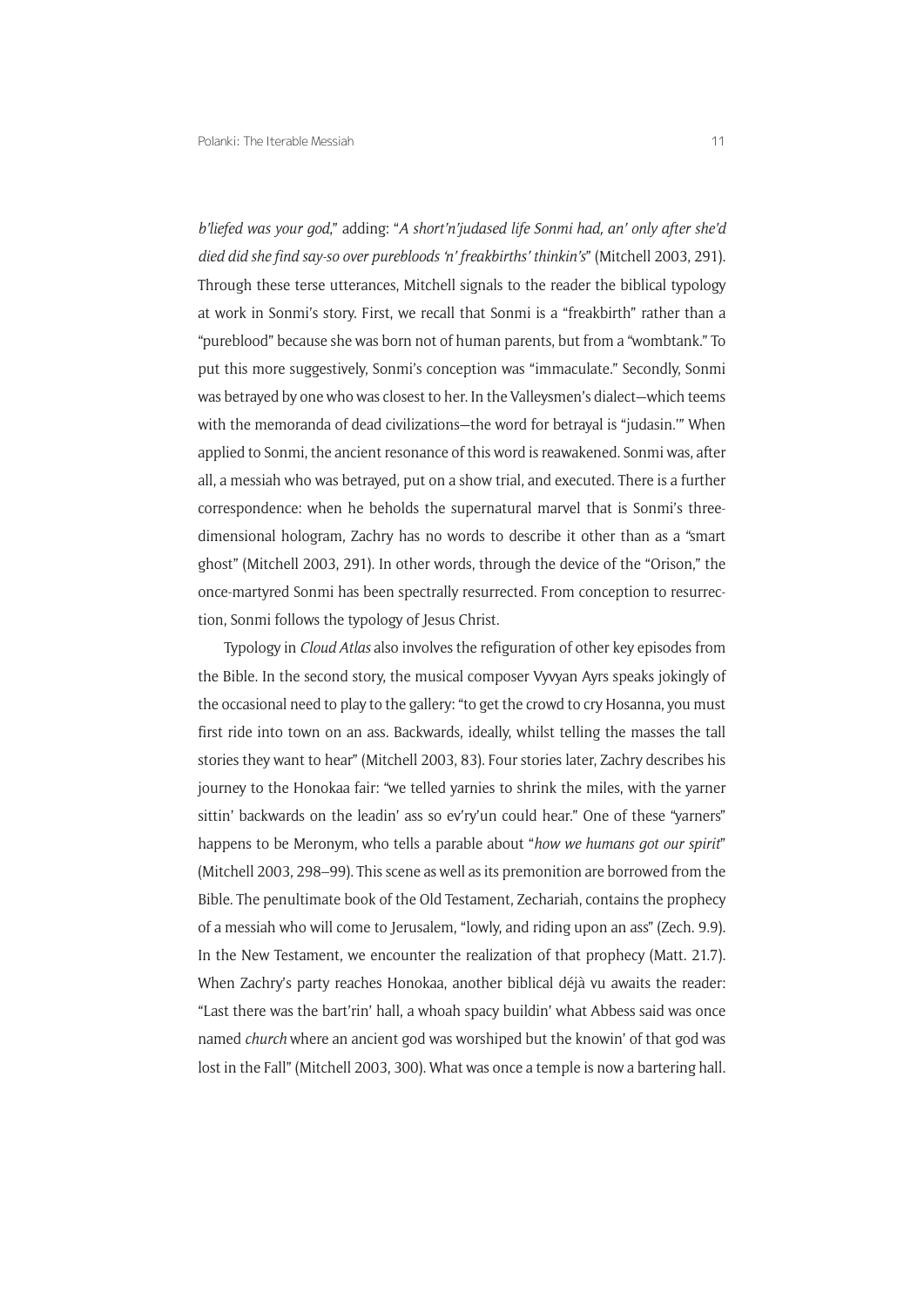Thus a famous scene from the Bible is evoked, in which the messiah finds his house of prayer taken over by the moneychangers (Mark 11.15–17).

One of the reasons why *Cloud Atlas's* mythopoeia must be deemed postmodernist has to do with a feature called "ontological anarchism." The term, coined by the philosopher Thomas Pavel, denotes a refusal to choose between two or more incommensurable ontologies.<sup>6</sup> Sonmi's story presents a telling instance of ontological anarchism or pluralism in the novel. As we have already seen, there are unmistakable similarities between Sonmi's life and that of the biblical Christ. At the same time, however, the novel offers us an alternative ontology: it compels us to acknowledge that Sonmi's life has been fashioned after a nineteenth-century fairy tale. Trapped in her corporate prison, the fabricant Sonmi chances upon Hans Christian Andersen's "The Little Mermaid," which she calls, "a dark treatise on unbelonging" (Mitchell 2003, 233). Following this cue, the reader begins to note the parallels: Sonmi, like the little mermaid, has lived all her life below the surface of the earth; she must complete a stipulated tenure in her subterranean world before she is permitted to go to the surface; just like her "sisters," Sonmi lacks a "Soul" (a subcutaneously implanted electronic wallet that distinguishes the humans from her); like the mermaid, Sonmi falls in love with a human being who then betrays her; finally, through her martyrdom, Sonmi achieves immortality: she is turned into a divinity in the subsequent narrative. The mermaid's story matches Sonmi's in each of the details listed above.

Another instance of ontological pluralism concerns Mitchell's abiding fascination with an image drawn from Thornton Wilder's 1927 novel, *The Bridge of San Luis Rey*. In that novel, set in a small village community in eighteenth-century Peru,

<sup>6</sup> According to Pavel, our cultural life generally exists at multiple (incommensurable) levels of reality, such as the sacred, the profane, the mythological, the fictional, and so on. In the interest of "ontological coherence" however, we must place these multiple levels in a hierarchy, with one of them deemed central and primary. For example, a religious person might accept as valid both the sacred and the profane levels of reality, but will choose the sacred level as primary. Likewise, a "hard-core positivist" might choose the profane level as central and exclusively valid. The ontological anarchist, on the other hand, refuses to choose any ontological level as primary, since "the simultaneous presence of several types of ontological landscapes cancels the credibility of each ontology. Their multiplicity proves that they are all fictitious" (Pavel 1981, 158). McHale identifies ontological anarchism as "precisely the postmodernist condition: an anarchic landscape of worlds in the plural" (McHale 1989, 37).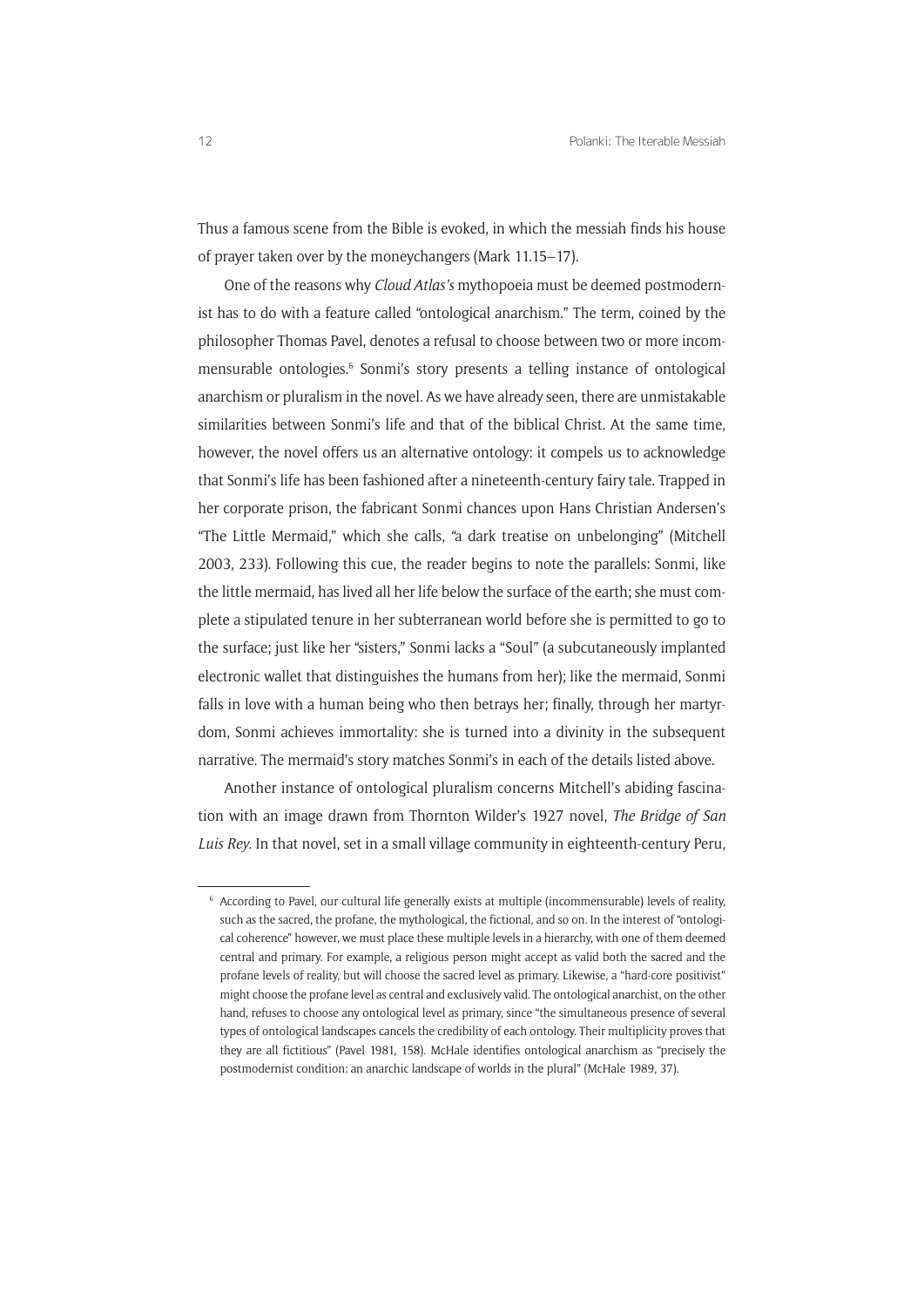five lives are lost when a rope bridge hanging over a gorge unexpectedly collapses. Troubled by the apparent randomness of this event, a Franciscan monk undertakes to catalogue the lives of the five people. He hopes to discern some divine intention in the particular choice of those five individuals. Mitchell's novels leading up to *Cloud Atlas* both feature the image of a bridge where human lives are held in peril (Mitchell 1999, 418; Mitchell 2001, 190). *Cloud Atlas* itself has three such instances (Mitchell 2003, 144, 323, 350), the last of which concerns Zachry's narrative. Fleeing the Kona warriors, Zachry and Meronym arrive at a bridge on horseback. Remembering Sonmi's augury, Zachry convinces Meronym not to cross it, and the two instead ford the river downstream. Eight Kona horsemen rush onto the bridge, shooting arrows at them. The bridge collapses, and the Kona fall to their deaths. This episode can be understood at two ontological levels: the first, as a piece of metafiction, explicitly intertextual with Wilder's fiction. There are strong reasons for this reading. After all, the protagonist of the third narrative is named, quite unmistakably, "Luisa Rey." But a second, biblical reading is equally available: escaping from slavery, Zachry has heeded a divine call to abandon common sense and ford the river instead. Zachry's faith is rewarded, while the Kona slavers who follow in pursuit are providentially "punished" by drowning. An allusion to Moses's crossing of the Red Sea is particularly evident.

In both the examples mentioned above, the same set of events in the fictional world can be experienced by the reader via two different and incommensurable ontologies. As Pavel puts it, the presence of multiple ontologies "cancels the credibility of each ontology" (Pavel 1981, 158). Thus, at the level of its mythopoeia too, we see the novel unsettling the ontological stability of its biblical typologies and thereby asserting a postmodernist ethos.

So far, we have noted several instances of biblical typology at work in the mythopoeic narratives of *Cloud Atlas*. Mitchell's typology may be deemed "radical" in the sense that its mythic reading of the Bible recasts biblical narratives in a temporality that is entirely profane and historical. We shall presently see how the apocalyptic moment, crucial to biblical cosmology, is consciously refused: the novel adheres to a conception of human history as eternally recurrent. Rather than inaugurating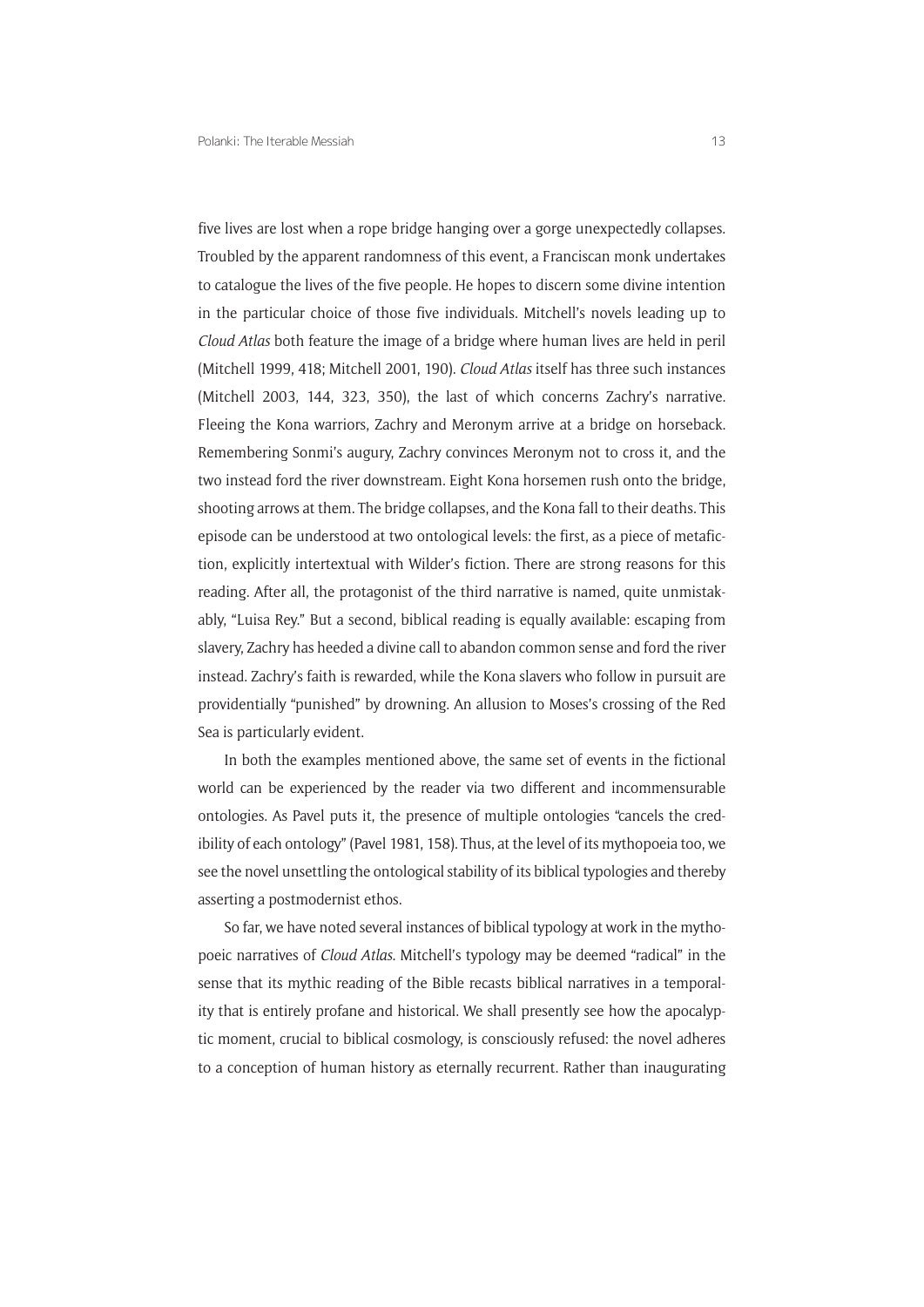the sacred time of paradise, the apocalypse of *Cloud Atlas* merely resets the profane countdown to the next, tragically inevitable fall.

Shortly before he kills himself, the novel's second protagonist, Robert Frobisher, writes:

Strip back the beliefs pasted on by governesses, schools and states, you find indelible truths at one's core. Rome'll decline and fall again, Cortazar'll sail again and, later, Ewing will too […] you'll read this letter again, the Sun'll grow cold again. Nietzsche's gramophone record. When it ends, the Old One plays it again, for an eternity of eternities. (Mitchell 2003, 489–90)

Frobisher's reference to "Nietzsche's gramophone record" does not come as a surprise to the reader. By this time, the novel has made several allusions to the philosopher Friedrich Nietzsche and to his key ideas, especially that of Eternal Recurrence<sup>7</sup> (Mitchell 2003, 84, 85, 480) and the Will to Power (Mitchell 2003, 131, 462).

At the end of the novel, Mitchell mentions in his acknowledgments that "The character Vyvyan Ayrs quotes Nietzsche more freely than he admits". In fact, the novel as a whole invokes several of Nietzsche's key themes, and there are pointed biographical references to Nietzsche as well. Describing his epiphany of the idea of Eternal Recurrence, Nietzsche wrote in *Ecce Homo* that the idea came to him "walking through the woods along the lake of Silvaplana" (Nietzsche 1992, 751). As *Cloud Atlas* ends, it reveals that its genesis, too, occurred in a place with exactly the same name. Adam, the author of the novel's first narrative, remembers his wife, "Tilda, waving off the *Belle-Hoxie* from Silvaplana Wharf" (Mitchell 2003, 524). The entire journey of the novel, in other words, was launched by this inaugural vision. Silvaplana Wharf is a place of great significance in Luisa Rey's story as well. It is where Luisa's father risked his life to save Joe Napier's; it is also the place where, several years later, Napier dies, saving Luisa's life (Mitchell 2003, 414, 450).

<sup>7</sup> Coupe notices that the "cyclical pattern" of Nietzsche's Eternal Recurrence is shared with Eliade's "eternal return" (Coupe 2009, 192). In this article, my focus is on Eternal Recurrence's relation to the Judeo-Christian myth of deliverance rather than on its relation to archaic myths.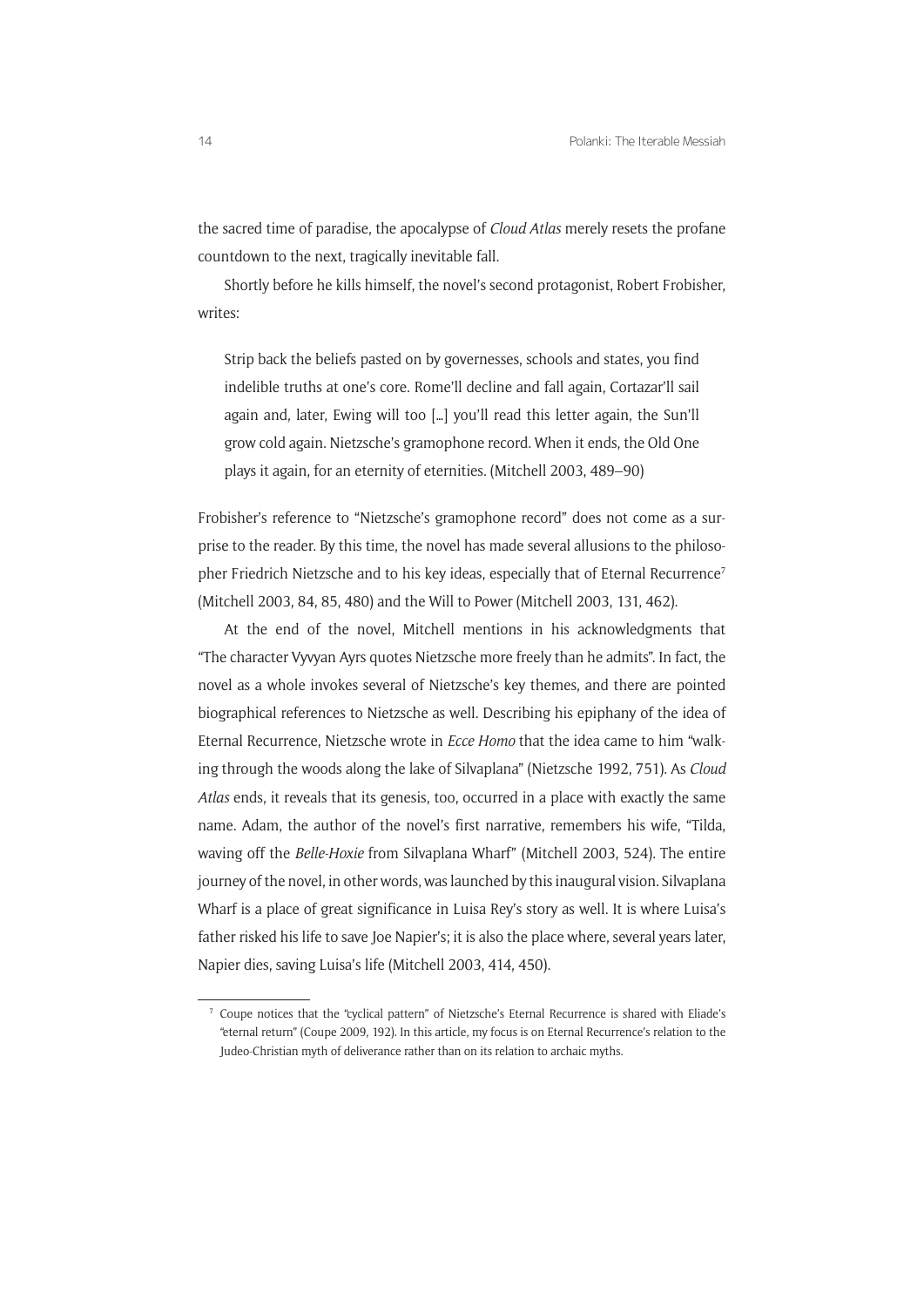Another Nietzschean element in *Cloud Atlas* is the centrality of music in the novel. Nietzsche, describing his composition of *Zarathustra*, observes: "Perhaps the whole of *Zarathustra* may be reckoned as music; certainly a rebirth of the art of *hearing* was among its preconditions" (Nietzsche 1992, 751). The musician Robert Frobisher, who serves as Mitchell's metafictional proxy, outlines the structure of his *Cloud Atlas Sextet* as:

A 'sextet for overlapping soloists': piano, clarinet, 'cello, flute, oboe and violin, each in its own language of key, scale and colour. In the 1st set, each solo is interrupted by its successor: in the 2nd, each interruption is recontinued, in order. Revolutionary or gimmicky? (Mitchell 2003, 463)

As would be evident to the reader, Frobisher's sextet is isomorphic with Mitchell's novel. In reading the novel, we are, in a sense, hearing Frobisher's music. Frobisher, like Nietzsche, is fully aware that his work marks a radical break from tradition and will require for its appreciation nothing less than "a rebirth of the art of *hearing*." It is also noteworthy that the final composition that Frobisher begins with his mentor, Vyvyan Ayrs, is a symphony named *Eternal Recurrence*.

Considerable scholarship has been devoted to the explication of Eternal Recurrence. After all, Nietzsche described it as the "highest formula of affirmation that is at all attainable" (Nietzsche 1992, 751). Eternal Recurrence may be interpreted either literally or figuratively. Taken literally, the idea amounts to nothing less than a cosmology: a theory of time. As a trope, however, Eternal Recurrence can be construed in existential terms, as a thought experiment that Nietzsche used to explore the limits of life affirmation. In the *Gay Science*, Nietzsche poses the following thought experiment: what would happen if a demon were to suddenly appear before us and inform us that our lives were going to recur endlessly, for all of eternity? In the words of the demon, the recurrence will be such that "there will be nothing new in it, but every pain and every joy and every thought and sigh and everything unutterably small or great in your life will have to return to you, all in the same succession and sequence" (Nietzsche 1974, 273). Nietzsche wonders how we might be disposed to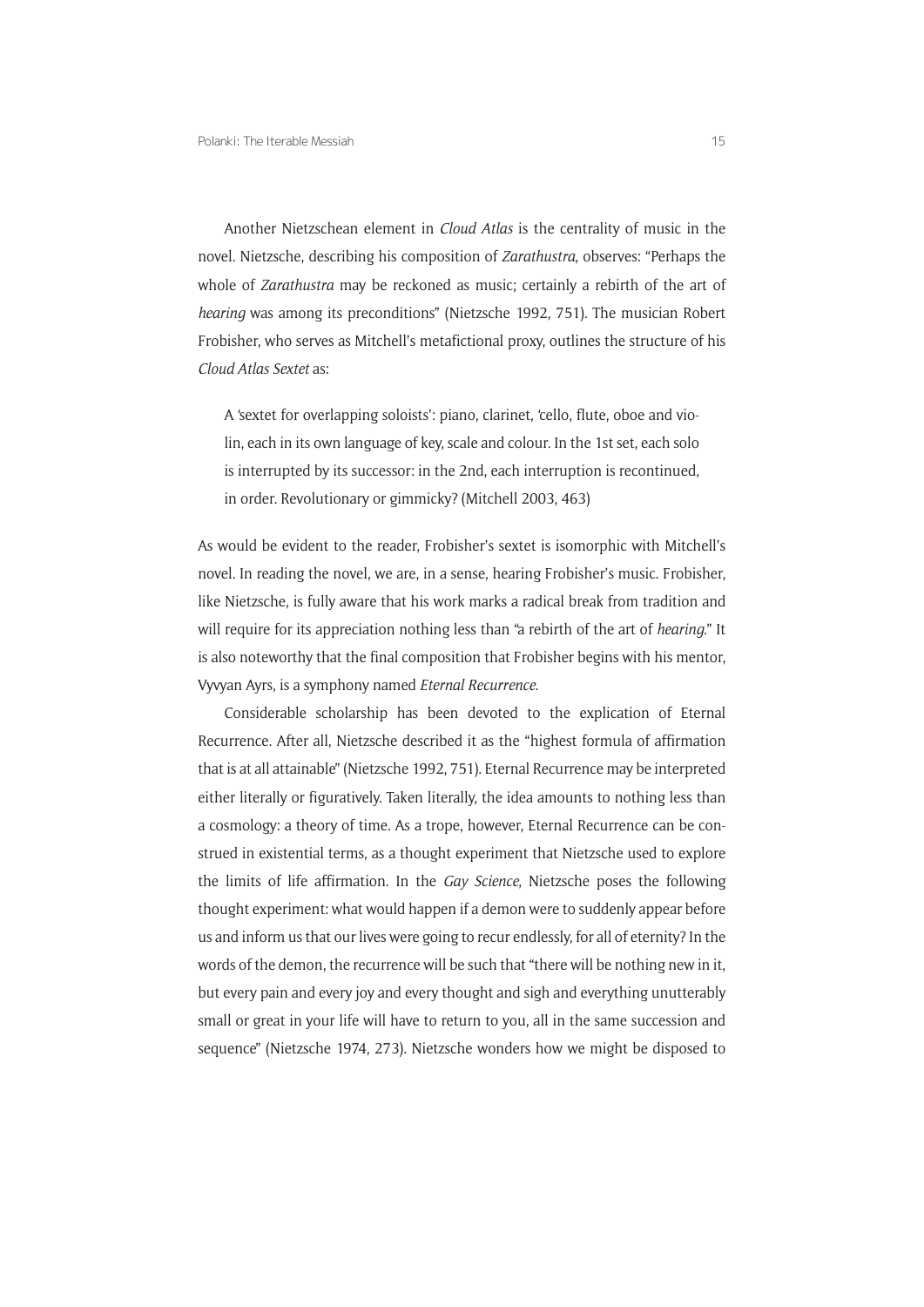such startling knowledge. He suggests two possible responses: the first, the predictable one, is a desperate, impotent rage against immutable fate. The second, that of the Overman,<sup>8</sup> is exultation. Each response, pertinently, is a freely willed disposition to the selfsame fact: the fact that there is no exit from profane time; that worldly existence offers neither escape nor recompense; that the time of this world is all the time we will ever have. The Overman's exultation, his joyful embrace of the demonic fact amounts to an unconditional affirmation of life in this world, with all the woes its joys entail:

Did you ever say Yes to one joy? O my friends, then you said Yes to *all* woe as well. All things are chained and entwined together, all things are in love; if ever you wanted one moment twice, if ever you said: 'You please me, happiness, instant, moment!' then you wanted *everything* to return! (Nietzsche 1969, 331–32)

Only the Overman is capable of affirming such a burden, and such affirmation is founded on *amor fati*, the love of one's fate. Nietzsche says in *Ecce Homo*: "My formula for greatness in a human being is *amor fati*: that one wants nothing to be different, not forward, not backward, not in all eternity" (Nietzsche 1992, 714). To lack *amor fati* is to evade the present moment and to entrust oneself to ideal worlds of the future—to utopias, religious and secular. Eternal Recurrence abolishes the finality of such imagined worlds, even if they do come to pass. The present moment simply cannot be wished away, for it will recur endlessly.

<sup>8</sup> "Overman" here refers to Nietzsche's conception of the Übermensch, sometimes translated as "Superman." Walter Kaufmann observes that the latter word loses the all too important association of Übermensch with Überwindung, 'overcoming.' Nietzsche's use of the term, as it appears in *Thus Spoke Zarathustra*, refers to a superior kind of individual who has *overcome* the normal constraints of the human spirit—moral, emotional, intellectual—and thereby risen above the "mediocrity and stagnation" to which the mass of humanity is otherwise condemned. See Kaufmann 1974, 307–16 for a detailed explication of the term.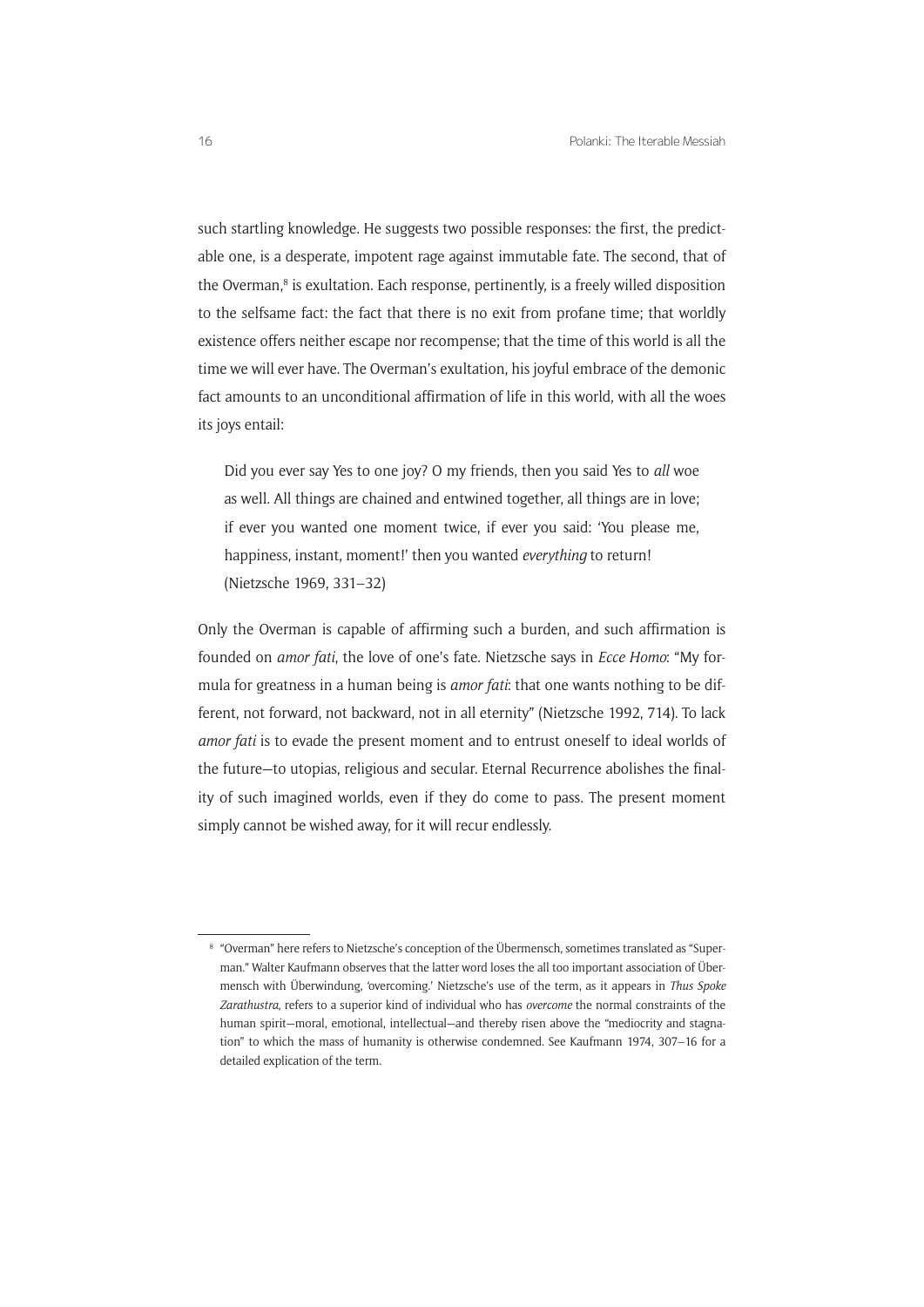In *Cloud Atlas*, we find a reworking of Nietzsche's concept of Eternal Recurrence.<sup>9</sup> The novel interprets the idea not as the repetition of the *same*, but as the repetition of the *similar*. <sup>10</sup> As mentioned earlier, the novel's six stories repeat, at different points in history, the recurrent theme of enslavement and exploitation. Furthermore, the novel actively employs an aesthetics of repetition to thematize this idea. For instance, the novel brims with instances of déjà vu, visual as well as textual. Déjà vu is experienced by characters who find themselves in structurally similar situations, even if those situations occur in entirely different fictional worlds. Chancing upon a sleeping Kona warrior, Zachry decides to avenge his father's murder by slitting the Kona's throat. Centuries earlier, tiptoeing past a sleeping Ayrs, Frobisher manages to resist an identical urge. The motif of throat-slitting has appeared even farther back in time, in Adam's story, when Autua, the Moriori stowaway, threatens to take his own life (Mitchell 2003, 316, 476, 27). Déjà vu is used to juxtapose horror with farce when Luisa and Sonmi find themselves in situations that are visually similar, but which differ vastly in import. Luisa, on the run from Bill Smoke's henchmen, finds herself in an underground sweatshop "clattering with five hundred sewing machines" where "Limp Donald Ducks and crucified Scooby-Doos have their innards stitched" (Mitchell 2003, 443). In another century, Sonmi will find herself peering down in horror at a

<sup>9</sup> The novel's unwillingness to commit to either linear or cyclical time has been noticed by other critics. For example, Heather J. Hicks (2016) holds that the novel finds both temporalities confining, and that therefore, it equivocates between them at thematic and formal levels. Rose Harris-Birtill (2017) argues that the novel uses "spiralling cyclical time," which is a synthesis of linear and cyclical time (177). This third temporality enables the novel to follow the cyclical modality of "reincarnation time" while avoiding the pitfall of fatalism entailed by a strict interpretation of Nietzsche's Eternal Recurrence (163).

<sup>10</sup> Such an interpretation has the support of some Nietzsche scholars. Joan Stambaugh highlights Nietzsche's pointed use of *Wiederkehr* ("recurrence") and *Wiederkunft* ("return") rather than the more unambiguous *Wiederholung* ("repetition"). In other words, Stambaugh suggests that Nietzsche did not have in mind an exact repetition of the same. Moreover, Nietzsche's word for "the Same," *das Gleiche*, "does *not* express simple identity, and therefore does not, strictly speaking, mean the Same. It lies somewhere between the Same and the Similar, but means neither exactly" (Stambaugh 1972, 30–31). David Wood adds to this discussion in *The Deconstruction of Time*, pointing out that for Eternal Recurrence to have any psychological force at all, the hypothesis of "precise repetitions" must be abandoned. For unless each cycle of time is "marked" by the awareness that it is a repetition of a previous cycle—and will recur again—the problem of affirming the instant is hardly a weighty one (Wood 2001, 16, 24).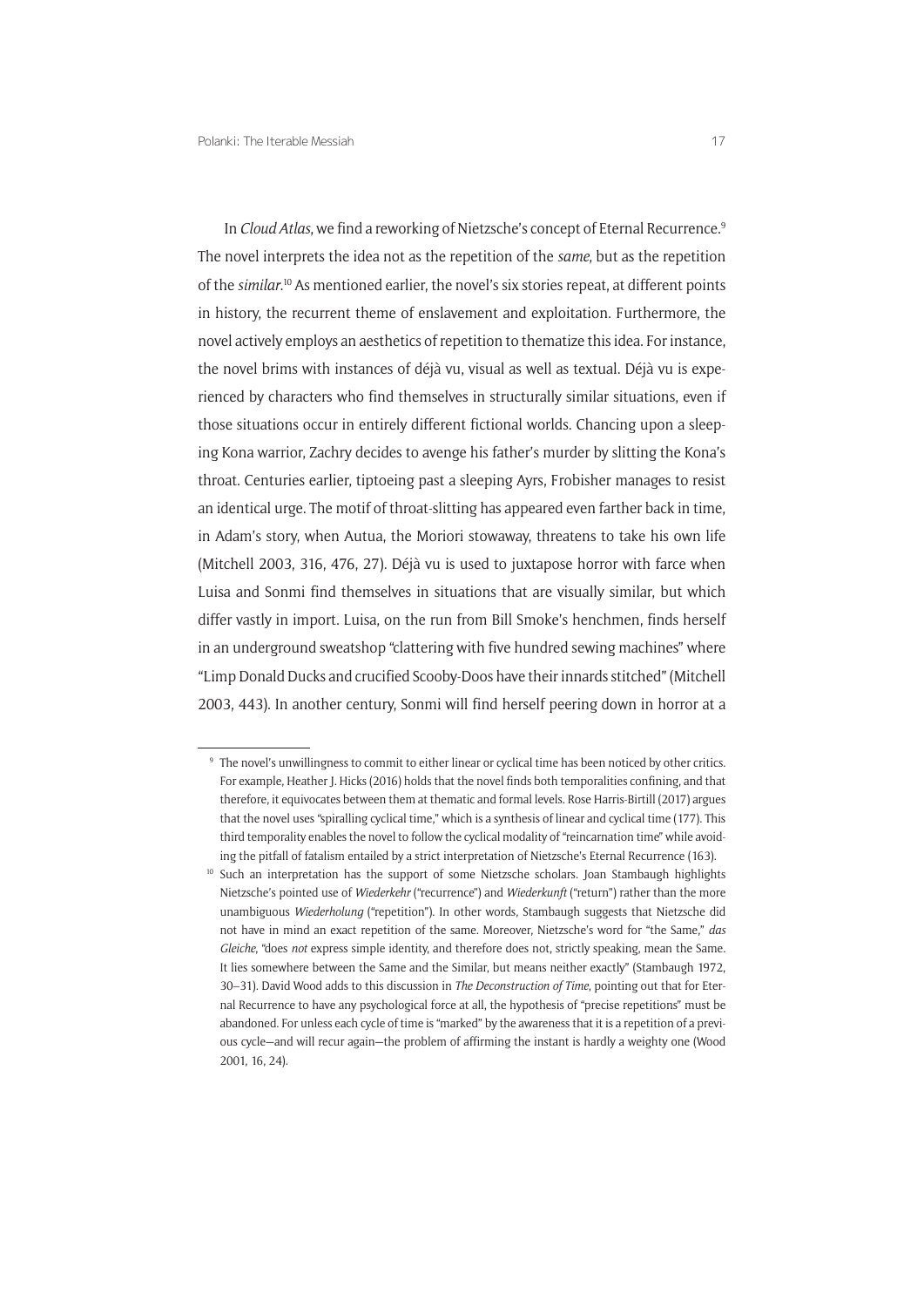"slaughterhouse production line" where her fabricant sisters are being culled, and their "biomass" recycled. Sonmi's scene is reminiscent of Luisa's sweatshop in the detached, assembly-line professionalism with which the evil is perpetrated: "The devils down there snipped off collars, stripped clothes, shaved follicles, peeled skin, offcut hands and legs, sliced off meat, spooned organs […] Drains hoovered the blood […] the noise was colossal" (Mitchell 2003, 359). The evil of the slaughterhouse is amplified by the banality of the sweatshop that prefigures it. Sometimes, the recurrence is purely textual, and it is the reader who experiences the déjà vu. The sentence construction, "he slung me over his shoulder" (and minor variations thereof) occurs no less than three times in the novel, each time in a different fictional world (Mitchell 2003, 179, 215, 517). The sentence "only the inanimate may be so alive" occurs twice (Mitchell 2003, 20, 345). To add to these examples, we have already noted the textual as well as situational déjà vu that has arisen from Ayr's prophetic remark about the messiah who will arrive in town, riding on an ass.

A coming-to-grips with the idea that there is no respite from history and from its eternally recurrent maladies necessitates a new approach to the project of worldmaking. The grand task of setting the world in order—of making it perfect for all eternity—is given up in the light of the realization that the task itself is recurrent and eternal. This worldview is not, however, hostile to the utopian vision per se; what it strenuously denies, rather, is the finality of any utopia. The novel repeatedly invokes Gibbon's *The History of the Decline and Fall of the Roman Empire* [1776–88] (Mitchell 2003, 10, 155, 228, 490) only to assure us that every spell of civilizational glory must eventually succumb to the unforgiving logic of history. The pacific Moriori must encounter the Europeans and the Maori; and the Valleysmen, the Kona. Human utopias are always guaranteed to "fall." But with every fall also arises a new historical scene, a new utopian promise. The utopian dream, because it is always in response to a particular moment in history, must constantly be renewed, re-contexualized, and re-imagined.

Particularly conducive to a mythopoeia of utopic re-imagining is the biblical myth of the apocalypse. Coupe identifies in this myth a special narrative dynamism that has caused it to be rewritten over and over again (Coupe 2009, 103–08).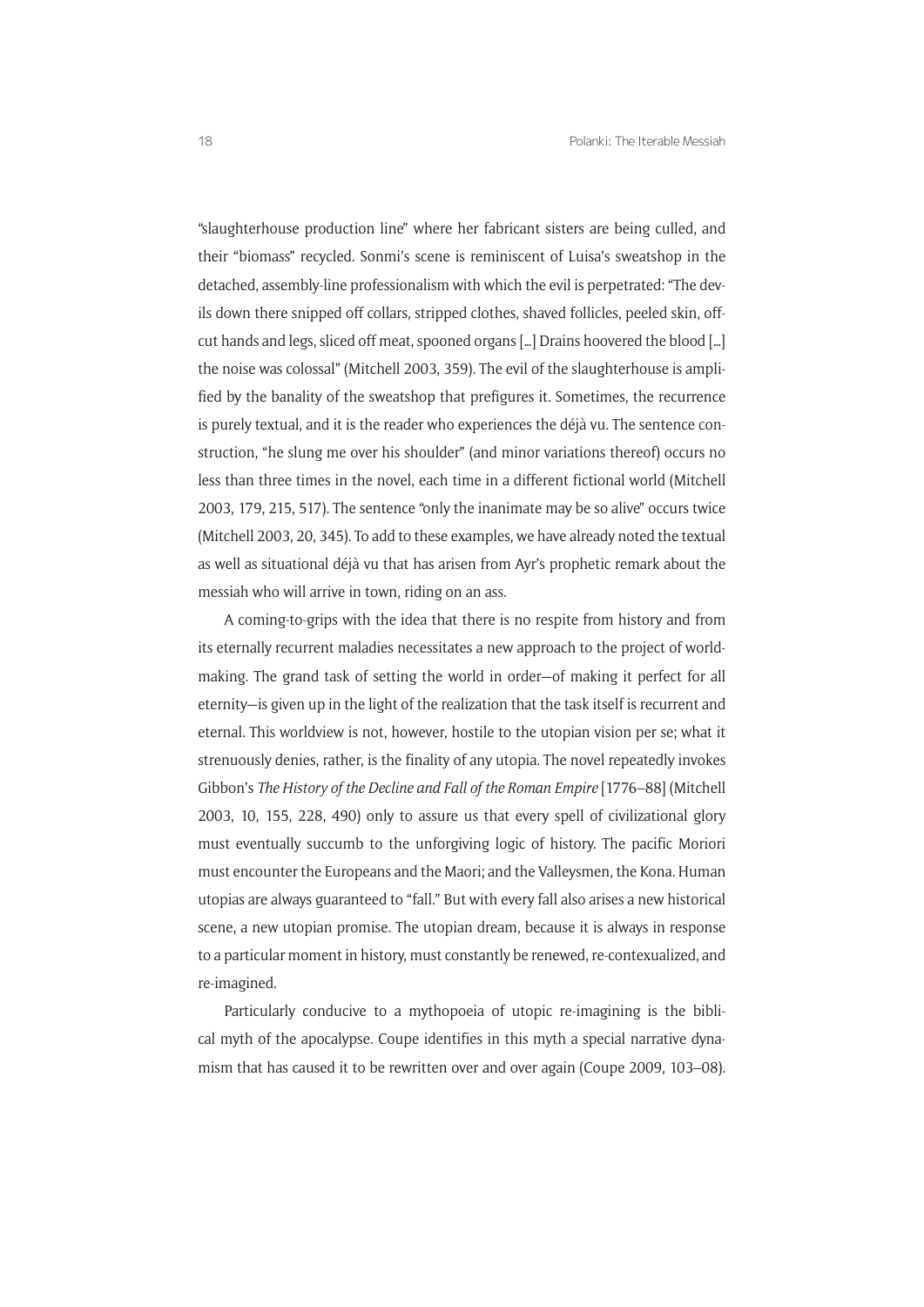The explosive uncertainty in its "not yet" makes the myth live and labile. As Frank Kermode has noted, the biblical apocalypse has been prophesied as imminent throughout Christian history, and repeatedly, the prophecy has been disconfirmed.<sup>11</sup> Yet, remarkably, the myth has persisted, because "Apocalypse can be disconfirmed without being discredited" (Kermode 2000, 8). In other words, history may repeatedly belie the human faith in redemption, but it cannot overcome it. The coming of the liberator will always remain a live possibility.

In his second *Meditation*, Nietzsche states his position on the destiny of humankind: "the goal of humanity cannot lie in its end but only in its highest exemplars" (Nietzsche 1983, 111). Here is an early instance of Nietzsche's consistent rejection of teleology and his apotheosis of the exemplary individual. But these words are also prescient: they express a notion of the messianic that integrates Nietzsche's later conceptions of Eternal Recurrence and the Overman with uncanny felicity. We have already noted that the Judeo-Christian cosmology (in contrast to the earlier cyclical cosmologies) models time as linear and discontinuous—a structure that enforces a strict separation between the sacred and the profane. Symmetric with the fall of Adam that began the profane time of human history, the arrival of the messiah will bring about a second cosmological rupture: the apocalypse. History will end, eternity will begin. The great eschatological transition from profane time to sacred time will thus mark the fulfilment of human destiny. Eternal Recurrence as a cosmology repudiates this story; it conceives of history as endless, and as possessing no destiny that is fixed or lasting. At the same time, human societies cannot survive without a sense of destiny—without, that is, some utopian goal to drive them forward. Under the Nietzschean scheme, the only destiny that humanity can fashion for itself is the periodic and transient glory of the Overman. In other words, Eternal Recurrence, interpreted as the endless repetition of the *similar*, is consistent with the idea that "the goal of humanity" can lie nowhere else but "in its highest exemplars."

 $11$  See Kermode 2000, 8–17, for a survey of the numerous deferrals of the apocalypse through history, by Christians of various denominations.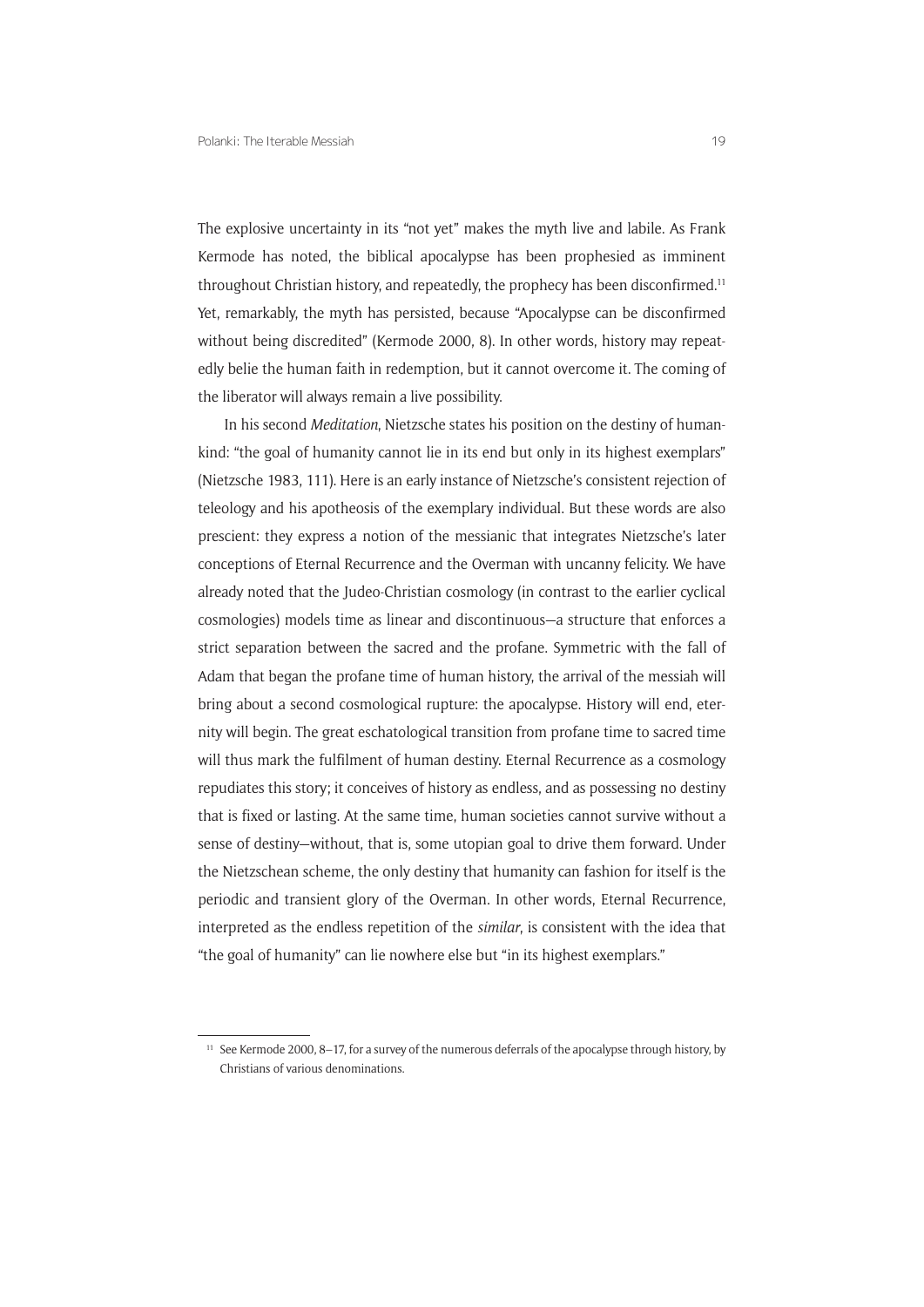The cosmology of *Cloud Atlas* is remarkably faithful to this Nietzschean formulation, and the consistently messianic idiom of its narratives catches the reader's attention. The novel's six fictional worlds all foreground the exemplary individual: four of these individuals are emancipators (Adam, Cavendish, Sonmi, and Meronym); one averts a nuclear catastrophe (Luisa); and one is a visionary artist (Frobisher). As seen earlier, some of these protagonists even emerge as anti-types of biblical messiahs. The novel goes a step further in putting its messianism beyond any doubt: all the protagonists, with the possible exception of Adam, bear a comet-shaped birthmark on their bodies, between the shoulder-blade and collar-bone (Mitchell 2003, 85, 122, 204, 319, 373).

Interestingly, the image of the comet had already made several appearances in Mitchell's earliest novel (Mitchell 1999, 16, 131, 194, 307). *Ghostwritten*, in fact, even contained a reference to the comet-shaped birthmark that would recur in *Cloud Atlas* (Mitchell 1999, 295). Apart from its being an emblem of recurrence, the figure of the comet has, throughout history, carried associations of the apocalyptic and the messianic. The mass suicide of the Heaven's Gate cult, spawned by the comet Hale-Bopp, is a disturbing contemporary example. A rare and spectacular celestial event, the appearance of a comet can inflame the messianic imagination with a sense of urgency. Pertinent to the biblical mythopoeia of *Cloud Atlas* is the widely held belief that the "star in the east" that guided the wise men to the saviour (Matt. 2.2) was, in fact, a comet. The deeply religious Adam Ewing mentions reading the second chapter of Matthew during his voyage (Mitchell 2003, 516). We shall presently see that the figure of the comet holds the key to *Cloud Atlas*'s mythopoeia. All that has been discussed above—regarding the novel's biblical messianism and its appropriation of Nietzsche's Eternal Recurrence—is microcosmically borne by the symbol of the comet.

At a fundamental, formal level, the comet-shaped birthmark is a leitmotif: it is a fictional device used to unify different moments of time in the novel. The reappearance of the selfsame birthmark on individuals from different epochs signals to the reader (and importantly, to the protagonists themselves), a paranormal or mythic dimension to the narratives. Clearly, any kind of birthmark (star-shaped or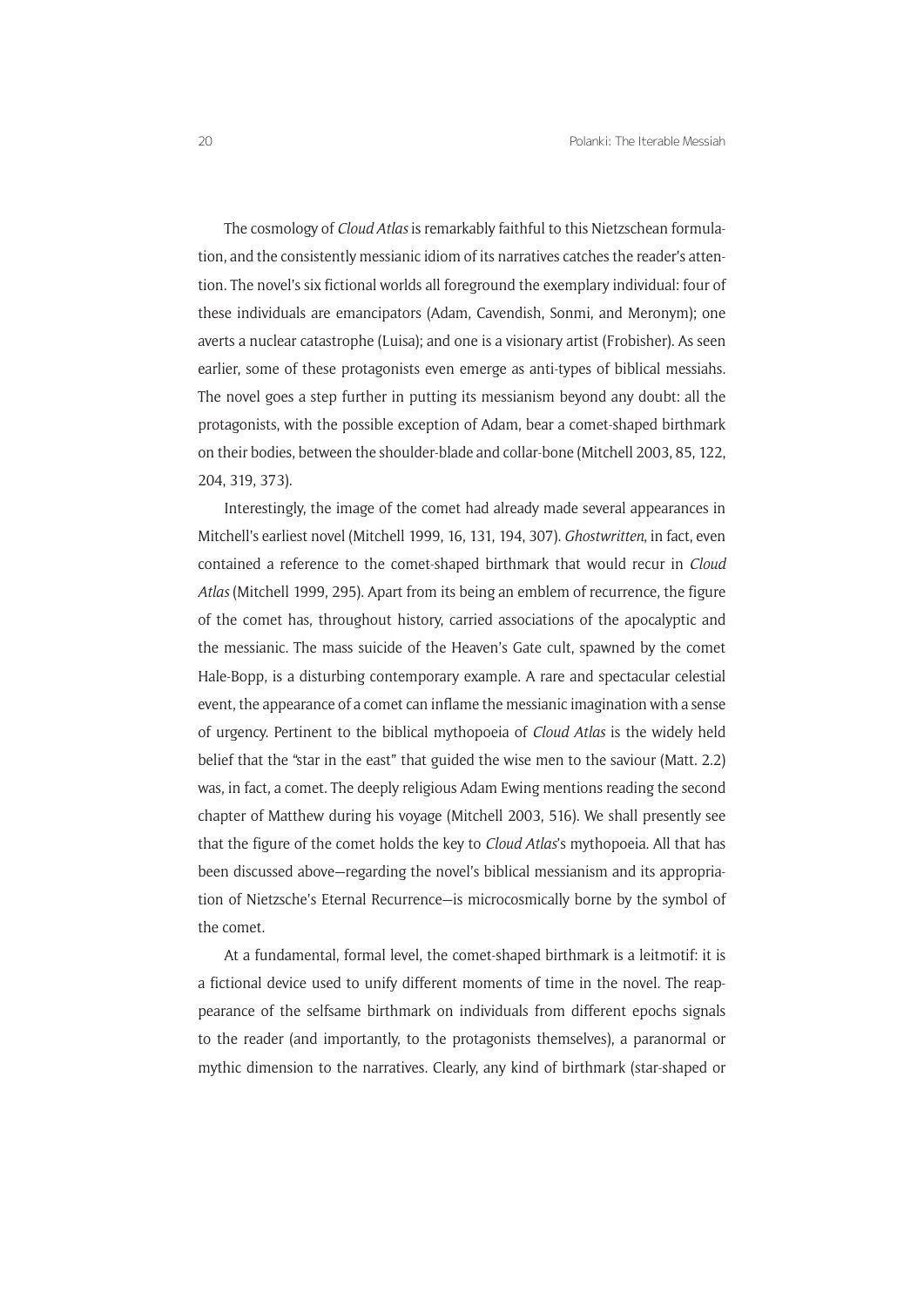butterfly-shaped, for example) would have sufficed to unify the temporally distanced lives of the protagonists; why the image of a comet in particular? The comet, we realise, is meta-figurative. It serves not merely as a particular instance of leitmotif (i.e., the birthmark), but simultaneously, as a symbol for leitmotifs in general. As a celestial object that appears repeatedly, and at different spots of time in the earth's historical narrative, the comet connotes a sign whose very essence it is to recur (in this sense, it is distinct from a symbol such as a star or a butterfly).

This aspect of recurrence in *Cloud Atlas* can be understood with the aid of Jacques Derrida's concept of iterability. To put it briefly, iterability refers to the reusability of the signifier, the mechanism through which the same signifier manages to signify in different contexts. The word "iterability," for example, occurs in all the sentences of this paragraph, signifying something slightly different in each: it is introduced in the first; defined in the second; exemplified in the third, and so on. Iterability, in other words, is a basic condition of language; without it, a signifier could not proceed beyond the context of its original usage. Viewed (as I am suggesting here) as a fictional trope, iterability can be used to describe various kinds of repetition where the "sameness" of the repetition is always pervaded by the ineradicable difference entailed by the very fact of repetition.

The possibility of extra-discursive transfigurations of the concept of iterability is anticipated by Derrida himself. For Derrida, writing—which is structured by the iterability of the sign—is generalisable to domains beyond "semiolinguistic communication" and indeed, to "the entire field of what philosophy would call experience, that is, the experience of Being: so-called presence" (Derrida, 1991, 92). The whole complex of relations that the phenomenon of iterability establishes between identity, context, repetition, and difference, is no less valid for, say, the human self, as it is for the written mark or signifier. The human self, like the written mark, is always caught up in a milieu of other marks, other selves. As it travels in time, the milieu—the context—continually changes; but through all its repetitions in these different contexts, the self continues to signify as an identity. It is able to do so only because it is iterable and not a full presence, because a part of its signification must always be supplied by the context of its repetition. As Derrida puts it, "No meaning can be determined out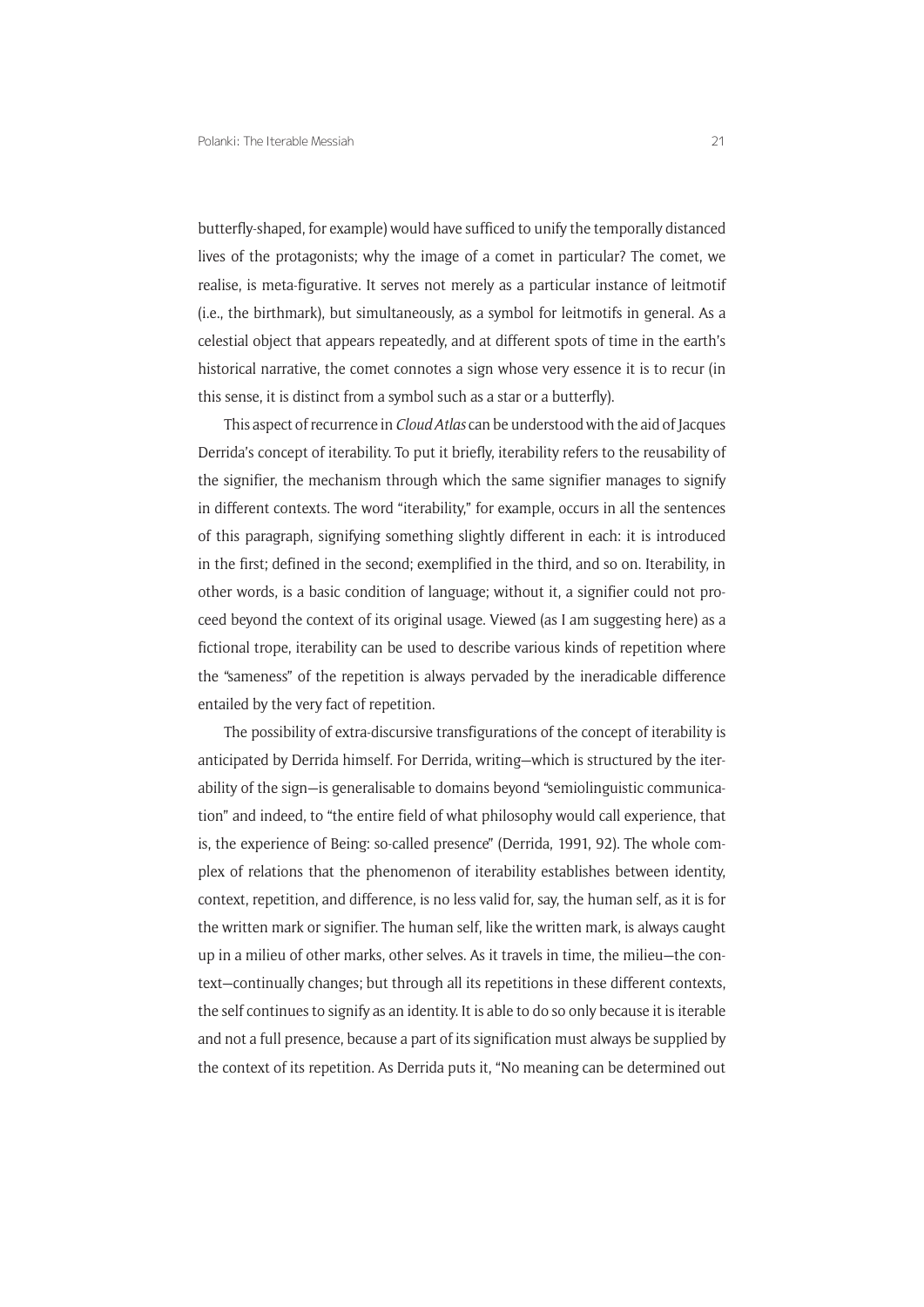of context, but no context permits saturation" (Derrida 1979, 81). Whatever the self signifies, it signifies only by virtue of its iterability across time and context.

The symbol of the comet, we are now able to see, connotes not only the messianic but also the recurrent. Thus, the comet is not only figurative but also metafigurative: it can serve as an eloquent symbol for semiosis, understood using the poststructuralist notion of iterability. Just as the linguistic sign incurs an enrichment of its meaning as it is instantiated in each new context, the comet, the harbinger of the messiah, incurs an enrichment of meaning each time it makes an appearance in history. Such an interpretation of the comet-symbol dovetails perfectly with Mitchell's interpretation of the messiah as a recurring anti-type. Mitchell's typology, moreover, is not biblical but Nietzschean. Under the biblical model of time, the meaning of the messiah-type is closed: it is the selfsame messiah who will make a second appearance in history—and what is more, the context and the mode of his reappearance have already been revealed. In *Cloud Atlas's* model of time, on the other hand, the narrative of history will continue to unfold eternally, presenting an unending sequence of sentences. Moreover, just as this narrative is certain to throw up unsavoury surprises—or "unusual events"—the messiah, too, is certain to recur eternally, as Adam, Frobisher, Luisa, Cavendish, Sonmi, Meronym, and so on.

I now conclude with some observations on the generic status of *Cloud Atlas*. At the beginning of this article I had remarked that the very idea of a "postmodernist mythopoeia" seemed paradoxical since it implied the coexistence of two mutually exclusive dispositions: skepticism and belief. Precisely such a tendency has been noticed in recent years in diverse domains of art, and attempts have been made to theorize it. Timotheus Vermeulen and Robin van den Akker have coined the term "metamodernism" to designate a new "emergent sensibility," especially in architecture, painting and film, that is untroubled by such paradoxical juxtapositions (2010, 5–6). They define metamodernism as an "aesth-ethical" paradigm that "oscillates between a modern enthusiasm and a postmodern irony, between hope and melancholy, between naïveté and knowingness, empathy and apathy, unity and plurality, totality and fragmentation, purity and ambiguity." One might say that each of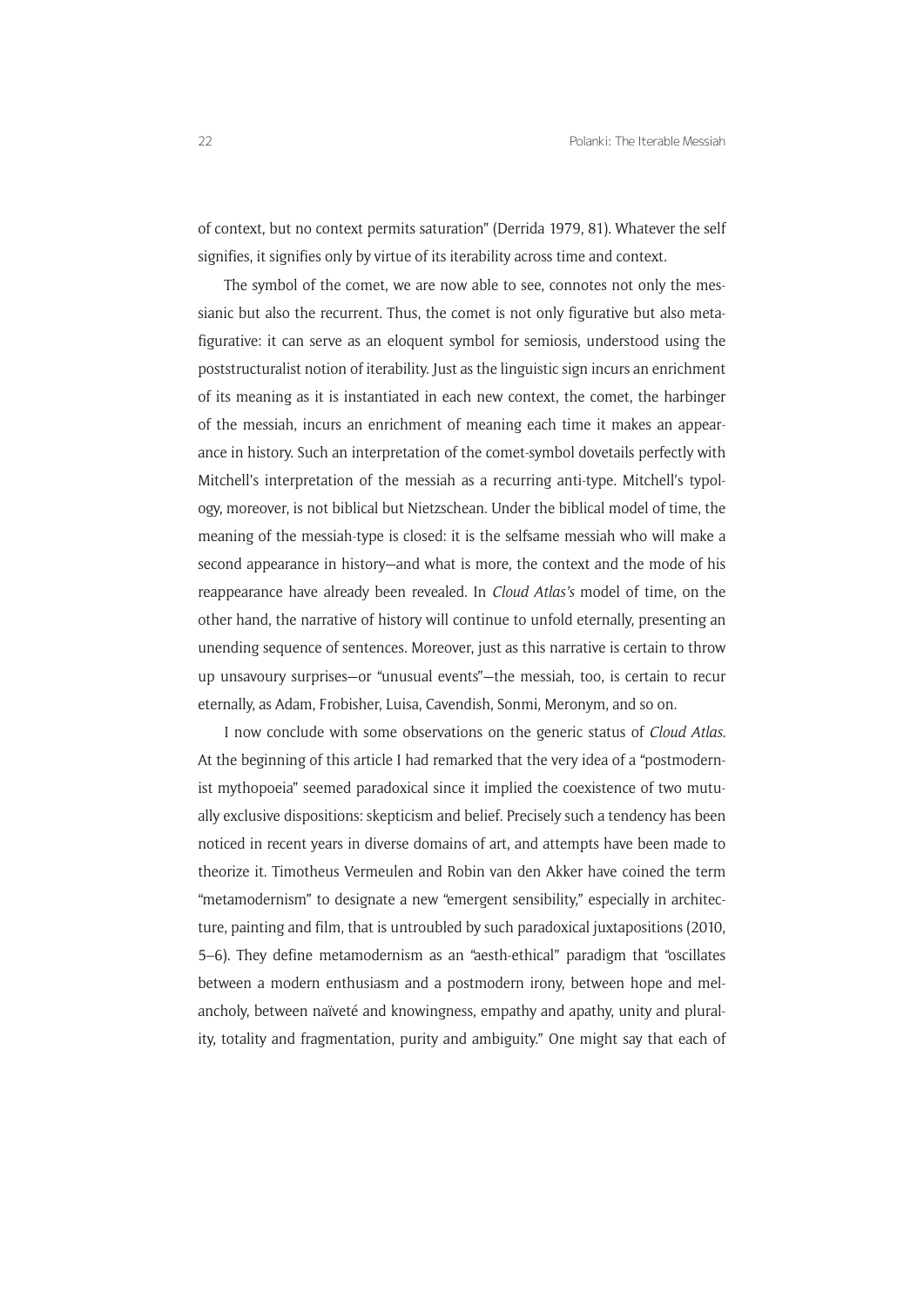metamodernism's nouns—enthusiasm, irony, hope, melancholy, naivety, and knowingness—is, in turn, personified by Adam, Cavendish, Luisa, Frobisher, Sonmi, and Meronym. The metaphor of pendular oscillation is central to this theorisation. A metamodernist work does not seek a harmonious equilibrium; it preserves both the terms, swinging to and fro between them. The motive for such an aesthetic is to preserve postmodernist skepticism but to retreat from its apathy and disengagement; to preserve modernist enthusiasm but to retreat from its naivety and fanaticism. Vermeulen and Akker note that "metamodern discourse consciously commits itself to an impossible possibility" and that it "moves for the sake of moving, attempts in spite of its inevitable failure; it seeks forever for a truth that it never expects to find" (5).

These observations capture with admirable accuracy the essential import of my argument concerning Mitchell's "aesth-ethical" use of the trope of Eternal recurrence. Indeed, notwithstanding the ludic and sometimes deflationary spirit of its "tricksy" postmodernist devices, *Cloud Atlas* remains a resolutely ethical novel. Its narratives immerse and embroil us in their moral dramas, even as they use every opportunity to confess their merely textual status. To this extent, I would assert that the postmodernist mythopoeia of *Cloud Atlas* can be classified as an instance of metamodernist art. A deeper exploration of this claim, which is beyond the scope of this article, might help establish whether the novel indeed captures a larger shift in the literary zeitgeist. In this article, I have tried to show that *Cloud Atlas* engages, on equal terms, the mythical as well as the postmodernist sensibility. Through its Nietzschean typologies of biblical messiahs, and through its parallel aesthetics of world-breaking and world-making, the novel reveals the surprising possibility that skepticism and belief can coexist without each requiring the slightest sacrifice of the other. "One may transcend any convention, if only one can first conceive of doing so," declares the ambitious Frobisher as he composes the *Cloud Atlas Sextet* (Mitchell 2003, 479). But he also wonders, with metafictional irony, whether his conception is "revolutionary" or "gimmicky." Perhaps, by the time he has set down the sextet's final note (a "violin note, misplayed, hideously," he informs us), he has realized that it can be both.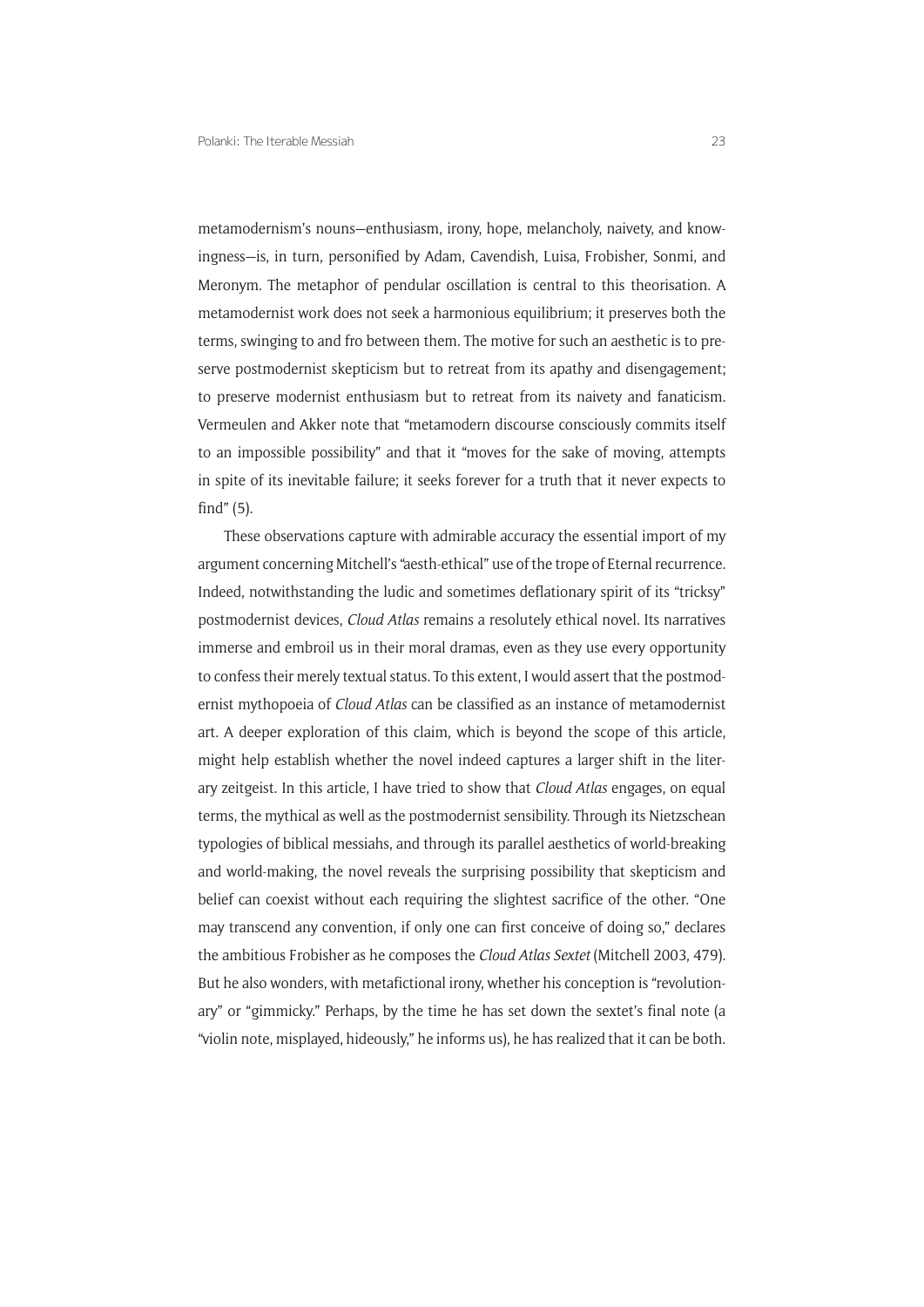#### **Competing Interests**

The author has no competing interests to declare.

#### **References**

Andersen, H.C., 1984 [1836]. "The Little Mermaid." In: *The Complete Hans Christian Andersen Fairy Tales*, Owens, L. (ed.), 134–48. New York: Avenel.

Coupe, L., 2009. *Myth*. 2nd ed. London: Routledge.

- Derrida, J., 1979. "Living On: Border Lines." Translated by James Hulbert. In: *Deconstruction and Criticism*, Bloom, H. et al. (eds.), 75–176. London: Routledge.
- Derrida, J., 1991. "Signature Event Context." Translated by Alan Bass. In: *A Derrida Reader: Between the Blinds*, Kamuf, P. (ed.), 82–111. New York: Columbia UP.
- Eliade, M., 1974. *The Myth of the Eternal Return or, Cosmos and History*. Translated by Willard R. Trask. Princeton: Princeton UP.
- Frazer, J.G., 2009 [1922]. *The Golden Bough: A Study in Magic and Religion: A New Abridgement from the Second and Third Editions*. Oxford: Oxford UP.
- Frye, N., 1957. *Anatomy of Criticism: Four Essays*. Princeton: Princeton UP.
- Frye, N., 1982. *The Great Code: The Bible and Literature*. London: Routledge & Kegan Paul.
- Harris-Birtill, R., 2017. "'Looking Down Time's Telescope at Myself': Reincarnation and Global Futures in David Mitchell's Fictional Worlds." *KronoScope: Journal for the Study of Time* 17(2): 163–181. DOI: https://doi.org/10.1163/15685241- 12341382
- Hicks, H.J., 2016. *The Post-Apocalyptic Novel in the Twenty-First Century: Modernity Beyond Salvage*. New York: Palgrave. DOI: https://doi.org/10.1057/9781137545848
- Hopf, C., 2011. "The Stories We Tell: Discursive Identity Through Narrative Form in *Cloud Atlas*." In: *David Mitchell: Critical Essays*, Dillon, S. (ed.), 105–25. Kindle Edition. Gylphi.
- Jakobson, R., 1987 [1971]. "The Dominant." Translated by Herbert Eagle. *Language in Literature*, Pomorska, K., and Rudy, S. (eds.), 41–46. Cambridge, MA: Harvard UP.
- Kaufmann, W., 1974. *Nietzsche: Philosopher, Psychologist, Antichrist*. 4th ed. Princeton: Princeton UP.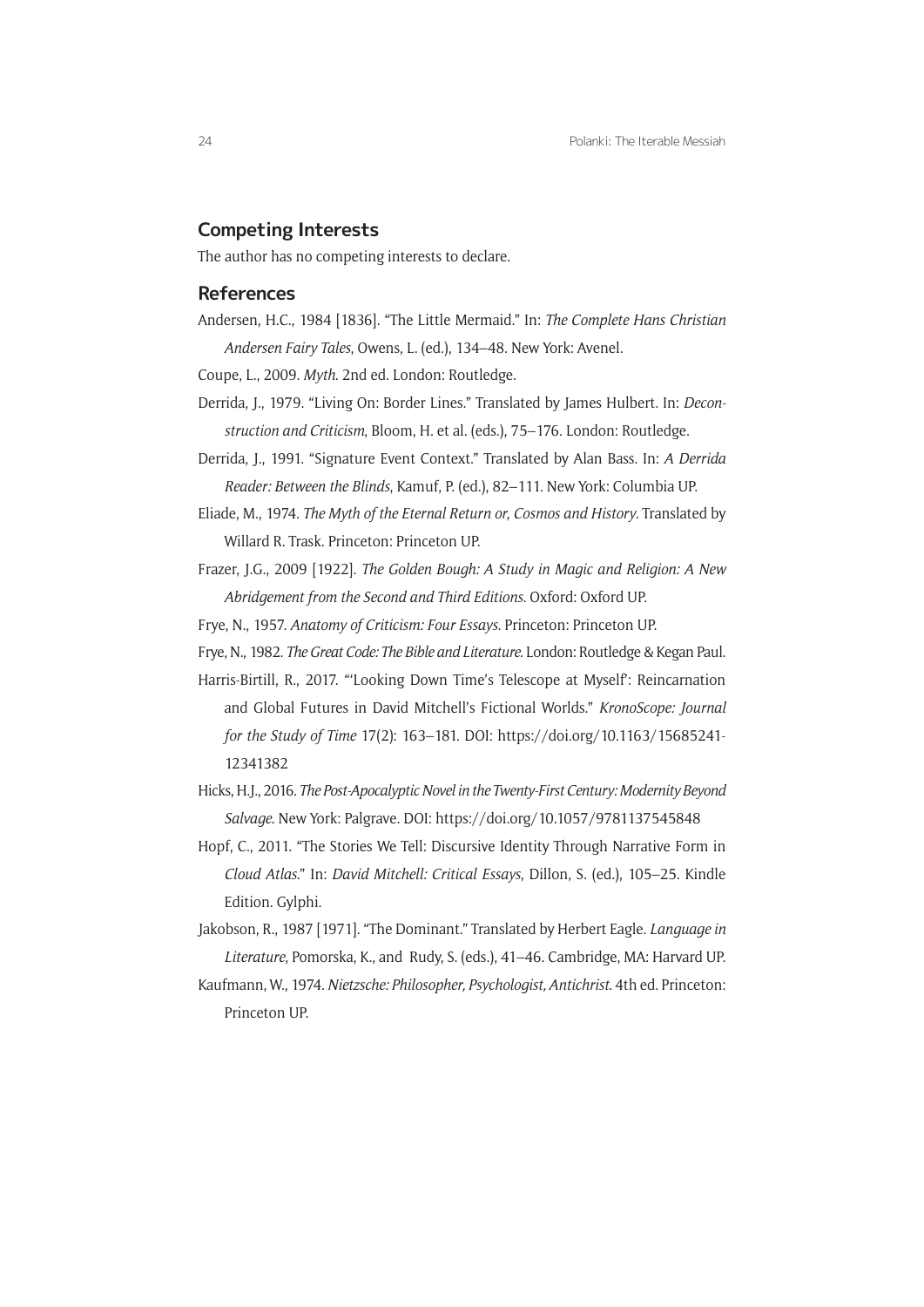- Kermode, F., 2000 [1967]. *The Sense of an Ending: Studies in the Theory of Fiction*. Oxford: Oxford UP.
- McHale, B., 1989. *Postmodernist Fiction*. New York: Routledge.
- Mitchell, D., 1999. *Ghostwritten*. New York: Vintage.
- Mitchell, D., 2001. *Number9Dream*. New York: Random House.
- Mitchell, D., 2003. *Cloud Atlas*. London: Sceptre.
- Mitchell, D., 2010. "David Mitchell: The Art of Fiction No. 204." Interview by Adam Begley. *The Paris Review* 193. Accessed 20 January 2018. https://www.theparisreview.org/interviews/6034/david-mitchell-the-art-of-fiction-no-204-davidmitchell.
- Nietzsche, F., 1969 [1883]. *Thus Spoke Zarathustra: A Book for Everyone and No One*. Translated by R.J. Hollingdale. London: Penguin.
- Nietzsche, F., 1974 [1882]. *The Gay Science*. Translated by Walter Kaufmann. New York: Vintage.
- Nietzsche, F., 1983 [1873]. "On the Uses and Disadvantages of History for Life." In: *Untimely Meditations*. Translated by R. J. Hollingdale, 59–123. Cambridge: Cambridge UP.
- Nietzsche, F., 1992 [1908]. *Ecce Homo. Basic Writings of Nietzsche*. Translated and edited Walter Kaufmann, 655–791. New York: Modern Library.
- Pavel, T.G., 1981. "Fiction and the Ontological Landscape." In: *Studies in 20th Century Literature* 6(1): 149–63. Accessed 11 January 2018. DOI: https://doi. org/10.4148/2334-4415.1630
- Plato, 2012. *Republic*. Translated by Christopher Rowe. New Delhi: Penguin.
- Stambaugh, J., 1972. *Nietzsche's Thought of Eternal Return*. Baltimore: Johns Hopkins UP.
- Vermeulen, T., and R. van den Akker, 2010. "Notes on Metamodernism." In: *Journal of Aesthetics and Culture* 2: 1–14. Accessed 5 January 2018. DOI: https://doi. org/10.3402/jac.v2i0.5677
- Waugh, P., 1984. *Metafiction: The Theory and Practice of Self-Conscious Fiction*. New York: Metheun.